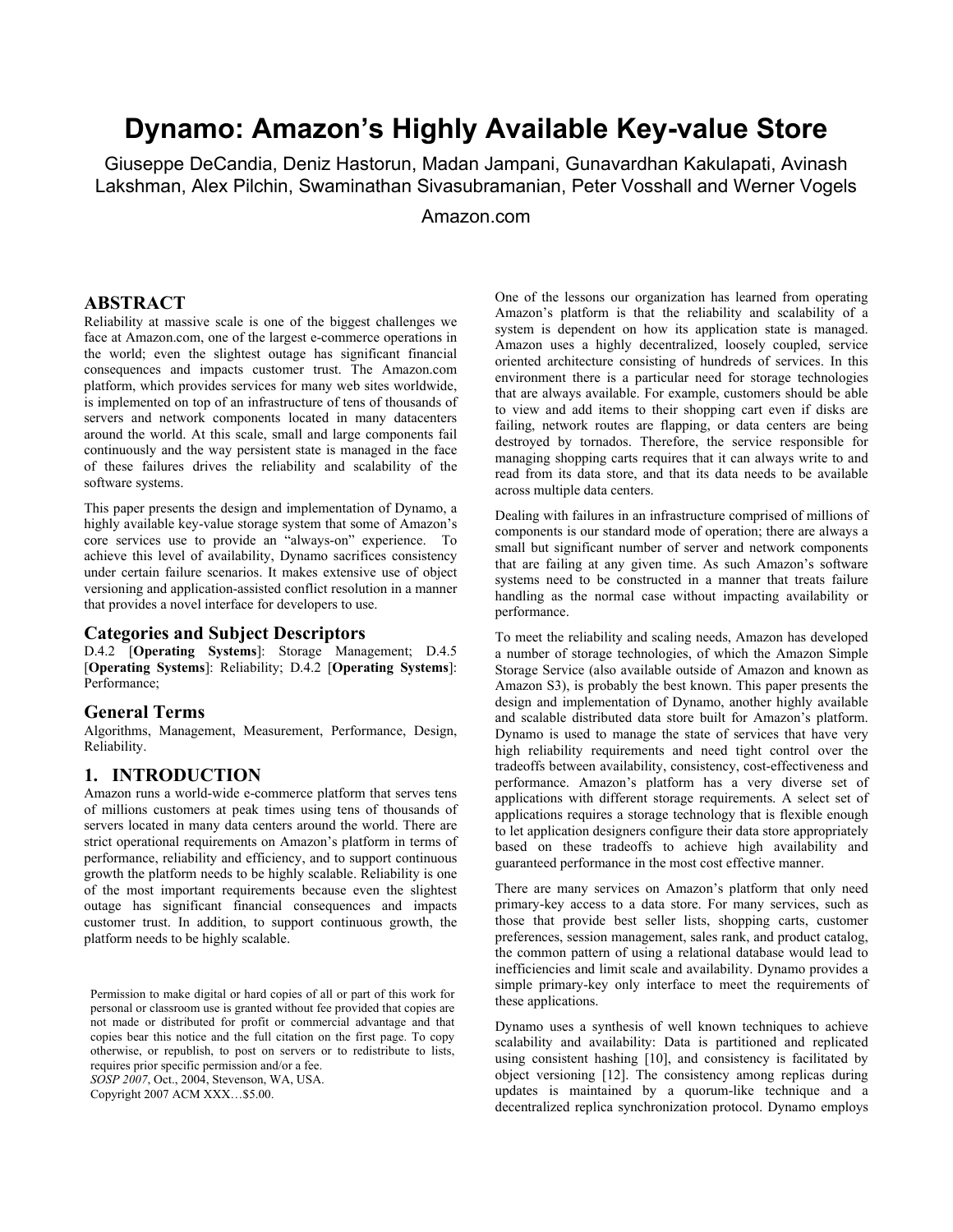a gossip based distributed failure detection and membership protocol. Dynamo is a completely decentralized system with minimal need for manual administration. Storage nodes can be added and removed from Dynamo without requiring any manual partitioning or redistribution.

In the past year, Dynamo has been the underlying storage technology for a number of the core services in Amazon's ecommerce platform. It was able to scale to extreme peak loads efficiently without any downtime during the busy holiday shopping season. For example, the service that maintains shopping cart (Shopping Cart Service) served tens of millions requests that resulted in well over 3 million checkouts in a single day and the service that manages session state handled hundreds of thousands of concurrently active sessions.

The main contribution of this work for the research community is the evaluation of how different techniques can be combined to provide a single highly-available system. It demonstrates that an eventually-consistent storage system can be used in production with demanding applications. It also provides insight into the tuning of these techniques to meet the requirements of production systems with very strict performance demands.

The paper is structured as follows. Section 2 presents the background and Section 3 presents the related work. Section 4 presents the system design and Section 5 describes the implementation. Section 6 details the experiences and insights gained by running Dynamo in production and Section 7 concludes the paper. There are a number of places in this paper where additional information may have been appropriate but where protecting Amazon's business interests require us to reduce some level of detail. For this reason, the intra- and inter-datacenter latencies in section 6, the absolute request rates in section 6.2 and outage lengths and workloads in section 6.3 are provided through aggregate measures instead of absolute details.

# **2. BACKGROUND**

Amazon's e-commerce platform is composed of hundreds of services that work in concert to deliver functionality ranging from recommendations to order fulfillment to fraud detection. Each service is exposed through a well defined interface and is accessible over the network. These services are hosted in an infrastructure that consists of tens of thousands of servers located across many data centers world-wide. Some of these services are stateless (i.e., services which aggregate responses from other services) and some are stateful (i.e., a service that generates its response by executing business logic on its state stored in persistent store).

Traditionally production systems store their state in relational databases. For many of the more common usage patterns of state persistence, however, a relational database is a solution that is far from ideal. Most of these services only store and retrieve data by primary key and do not require the complex querying and management functionality offered by an RDBMS. This excess functionality requires expensive hardware and highly skilled personnel for its operation, making it a very inefficient solution. In addition, the available replication technologies are limited and typically choose consistency over availability. Although many advances have been made in the recent years, it is still not easy to scale-out databases or use smart partitioning schemes for load balancing.

This paper describes Dynamo, a highly available data storage technology that addresses the needs of these important classes of services. Dynamo has a simple key/value interface, is highly available with a clearly defined consistency window, is efficient in its resource usage, and has a simple scale out scheme to address growth in data set size or request rates. Each service that uses Dynamo runs its own Dynamo instances.

# **2.1 System Assumptions and Requirements**

The storage system for this class of services has the following requirements:

*Query Model*: simple read and write operations to a data item that is uniquely identified by a key. State is stored as binary objects (i.e., blobs) identified by unique keys. No operations span multiple data items and there is no need for relational schema. This requirement is based on the observation that a significant portion of Amazon's services can work with this simple query model and do not need any relational schema. Dynamo targets applications that need to store objects that are relatively small (usually less than 1 MB).

*ACID Properties:* ACID (*Atomicity, Consistency, Isolation, Durability*) is a set of properties that guarantee that database transactions are processed reliably. In the context of databases, a single logical operation on the data is called a transaction. Experience at Amazon has shown that data stores that provide ACID guarantees tend to have poor availability. This has been widely acknowledged by both the industry and academia [5]. Dynamo targets applications that operate with weaker consistency (the "C" in ACID) if this results in high availability. Dynamo does not provide any isolation guarantees and permits only single key updates.

*Efficiency*: The system needs to function on a commodity hardware infrastructure. In Amazon's platform, services have stringent latency requirements which are in general measured at the 99.9<sup>th</sup> percentile of the distribution. Given that state access plays a crucial role in service operation the storage system must be capable of meeting such stringent SLAs (see Section 2.2 below). Services must be able to configure Dynamo such that they consistently achieve their latency and throughput requirements. The tradeoffs are in performance, cost efficiency, availability, and durability guarantees.

Other Assumptions: Dynamo is used only by Amazon's internal services. Its operation environment is assumed to be non-hostile and there are no security related requirements such as authentication and authorization. Moreover, since each service uses its distinct instance of Dynamo, its initial design targets a scale of up to hundreds of storage hosts. We will discuss the scalability limitations of Dynamo and possible scalability related extensions in later sections.

# **2.2 Service Level Agreements (SLA)**

To guarantee that the application can deliver its functionality in a bounded time, each and every dependency in the platform needs to deliver its functionality with even tighter bounds. Clients and services engage in a Service Level Agreement (SLA), a formally negotiated contract where a client and a service agree on several system-related characteristics, which most prominently include the client's expected request rate distribution for a particular API and the expected service latency under those conditions. An example of a simple SLA is a service guaranteeing that it will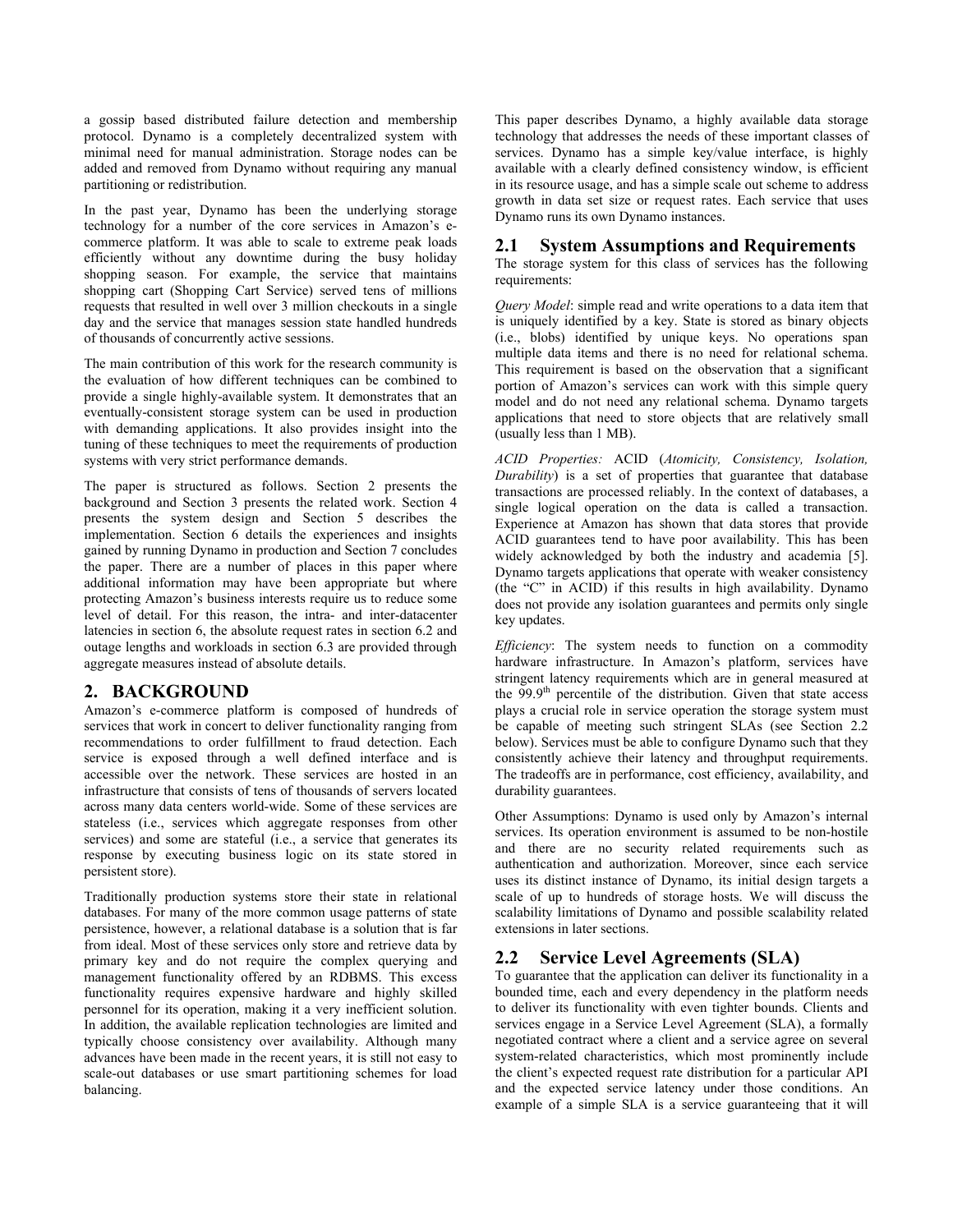

**Figure 1: Service-oriented architecture of Amazon's platform** 

provide a response within 300ms for 99.9% of its requests for a peak client load of 500 requests per second.

In Amazon's decentralized service oriented infrastructure, SLAs play an important role. For example a page request to one of the e-commerce sites typically requires the rendering engine to construct its response by sending requests to over 150 services. These services often have multiple dependencies, which frequently are other services, and as such it is not uncommon for the call graph of an application to have more than one level. To ensure that the page rendering engine can maintain a clear bound on page delivery each service within the call chain must obey its performance contract.

Figure 1 shows an abstract view of the architecture of Amazon's platform, where dynamic web content is generated by page rendering components which in turn query many other services. A service can use different data stores to manage its state and these data stores are only accessible within its service boundaries. Some services act as aggregators by using several other services to produce a composite response. Typically, the aggregator services are stateless, although they use extensive caching.

A common approach in the industry for forming a performance oriented SLA is to describe it using average, median and expected variance. At Amazon we have found that these metrics are not good enough if the goal is to build a system where **all** customers have a good experience, rather than just the majority. For example if extensive personalization techniques are used then customers with longer histories require more processing which impacts performance at the high-end of the distribution. An SLA stated in terms of mean or median response times will not address the performance of this important customer segment. To address this issue, at Amazon, SLAs are expressed and measured at the 99.9th percentile of the distribution. The choice for 99.9% over an even higher percentile has been made based on a cost-benefit analysis which demonstrated a significant increase in cost to improve performance that much. Experiences with Amazon's

production systems have shown that this approach provides a better overall experience compared to those systems that meet SLAs defined based on the mean or median.

In this paper there are many references to this  $99.9<sup>th</sup>$  percentile of distributions, which reflects Amazon engineers' relentless focus on performance from the perspective of the customers' experience. Many papers report on averages, so these are included where it makes sense for comparison purposes. Nevertheless, Amazon's engineering and optimization efforts are not focused on averages. Several techniques, such as the load balanced selection of write coordinators, are purely targeted at controlling performance at the 99.9<sup>th</sup> percentile.

Storage systems often play an important role in establishing a service's SLA, especially if the business logic is relatively lightweight, as is the case for many Amazon services. State management then becomes the main component of a service's SLA. One of the main design considerations for Dynamo is to give services control over their system properties, such as durability and consistency, and to let services make their own tradeoffs between functionality, performance and costeffectiveness.

#### **2.3 Design Considerations**

Data replication algorithms used in commercial systems traditionally perform synchronous replica coordination in order to provide a strongly consistent data access interface. To achieve this level of consistency, these algorithms are forced to tradeoff the availability of the data under certain failure scenarios. For instance, rather than dealing with the uncertainty of the correctness of an answer, the data is made unavailable until it is absolutely certain that it is correct. From the very early replicated database works, it is well known that when dealing with the possibility of network failures, strong consistency and high data availability cannot be achieved simultaneously [2, 11]. As such systems and applications need to be aware which properties can be achieved under which conditions.

For systems prone to server and network failures, availability can be increased by using optimistic replication techniques, where changes are allowed to propagate to replicas in the background, and concurrent, disconnected work is tolerated. The challenge with this approach is that it can lead to conflicting changes which must be detected and resolved. This process of conflict resolution introduces two problems: when to resolve them and who resolves them. Dynamo is designed to be an eventually consistent data store; that is all updates reach all replicas eventually.

An important design consideration is to decide *when* to perform the process of resolving update conflicts, i.e., whether conflicts should be resolved during reads or writes. Many traditional data stores execute conflict resolution during writes and keep the read complexity simple [7]. In such systems, writes may be rejected if the data store cannot reach all (or a majority of) the replicas at a given time. On the other hand, Dynamo targets the design space of an "always writeable" data store (i.e., a data store that is highly available for writes). For a number of Amazon services, rejecting customer updates could result in a poor customer experience. For instance, the shopping cart service must allow customers to add and remove items from their shopping cart even amidst network and server failures. This requirement forces us to push the complexity of conflict resolution to the reads in order to ensure that writes are never rejected.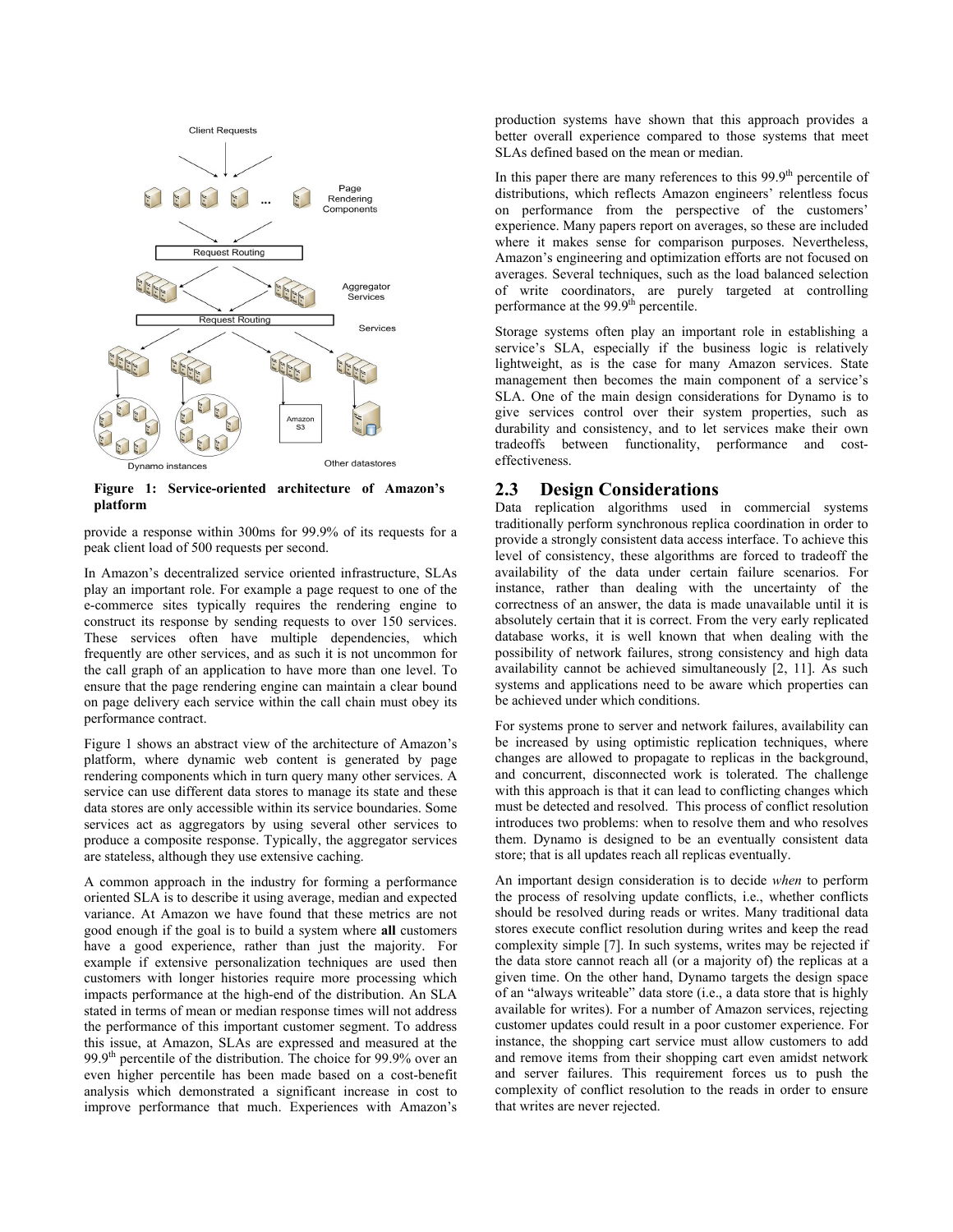The next design choice is *who* performs the process of conflict resolution. This can be done by the data store or the application. If conflict resolution is done by the data store, its choices are rather limited. In such cases, the data store can only use simple policies, such as "last write wins" [22], to resolve conflicting updates. On the other hand, since the application is aware of the data schema it can decide on the conflict resolution method that is best suited for its client's experience. For instance, the application that maintains customer shopping carts can choose to "merge" the conflicting versions and return a single unified shopping cart. Despite this flexibility, some application developers may not want to write their own conflict resolution mechanisms and choose to push it down to the data store, which in turn chooses a simple policy such as "last write wins".

Other key principles embraced in the design are:

*Incremental scalability*: Dynamo should be able to scale out one storage host (henceforth, referred to as "*node"*) at a time, with minimal impact on both operators of the system and the system itself.

*Symmetry*: Every node in Dynamo should have the same set of responsibilities as its peers; there should be no distinguished node or nodes that take special roles or extra set of responsibilities. In our experience, symmetry simplifies the process of system provisioning and maintenance.

*Decentralization*: An extension of symmetry, the design should favor decentralized peer-to-peer techniques over centralized control. In the past, centralized control has resulted in outages and the goal is to avoid it as much as possible. This leads to a simpler, more scalable, and more available system.

*Heterogeneity*: The system needs to be able to exploit heterogeneity in the infrastructure it runs on. e.g. the work distribution must be proportional to the capabilities of the individual servers. This is essential in adding new nodes with higher capacity without having to upgrade all hosts at once.

# **3. RELATED WORK**

#### **3.1 Peer to Peer Systems**

There are several peer-to-peer (P2P) systems that have looked at the problem of data storage and distribution. The first generation of  $P2P$  systems, such as Freenet and Gnutella<sup>1</sup>, were predominantly used as file sharing systems. These were examples of unstructured P2P networks where the overlay links between peers were established arbitrarily. In these networks, a search query is usually flooded through the network to find as many peers as possible that share the data. P2P systems evolved to the next generation into what is widely known as structured P2P networks. These networks employ a globally consistent protocol to ensure that any node can efficiently route a search query to some peer that has the desired data. Systems like Pastry [16] and Chord [20] use routing mechanisms to ensure that queries can be answered within a bounded number of hops. To reduce the additional latency introduced by multi-hop routing, some P2P systems (e.g.,  $[14]$ ) employ  $O(1)$  routing where each peer maintains enough routing information locally so that it can route requests (to access a data item) to the appropriate peer within a constant number of hops.

Various storage systems, such as Oceanstore [9] and PAST [17] were built on top of these routing overlays. Oceanstore provides a global, transactional, persistent storage service that supports serialized updates on widely replicated data. To allow for concurrent updates while avoiding many of the problems inherent with wide-area locking, it uses an update model based on conflict resolution. Conflict resolution was introduced in [21] to reduce the number of transaction aborts. Oceanstore resolves conflicts by processing a series of updates, choosing a total order among them, and then applying them atomically in that order. It is built for an environment where the data is replicated on an untrusted infrastructure. By comparison, PAST provides a simple abstraction layer on top of Pastry for persistent and immutable objects. It assumes that the application can build the necessary storage semantics (such as mutable files) on top of it.

## **3.2 Distributed File Systems and Databases**

Distributing data for performance, availability and durability has been widely studied in the file system and database systems community. Compared to P2P storage systems that only support flat namespaces, distributed file systems typically support hierarchical namespaces. Systems like Ficus [15] and Coda [19] replicate files for high availability at the expense of consistency. Update conflicts are typically managed using specialized conflict resolution procedures. The Farsite system [1] is a distributed file system that does not use any centralized server like NFS. Farsite achieves high availability and scalability using replication. The Google File System [6] is another distributed file system built for hosting the state of Google's internal applications. GFS uses a simple design with a single master server for hosting the entire metadata and where the data is split into chunks and stored in chunkservers. Bayou is a distributed relational database system that allows disconnected operations and provides eventual data consistency [21].

Among these systems, Bayou, Coda and Ficus allow disconnected operations and are resilient to issues such as network partitions and outages. These systems differ on their conflict resolution procedures. For instance, Coda and Ficus perform system level conflict resolution and Bayou allows application level resolution. All of them, however, guarantee eventual consistency. Similar to these systems, Dynamo allows read and write operations to continue even during network partitions and resolves updated conflicts using different conflict resolution mechanisms. Distributed block storage systems like FAB [18] split large size objects into smaller blocks and stores each block in a highly available manner. In comparison to these systems, a key-value store is more suitable in this case because: (a) it is intended to store relatively small objects (size  $\leq 1$ M) and (b) key-value stores are easier to configure on a per-application basis. Antiquity is a wide-area distributed storage system designed to handle multiple server failures [23]. It uses a secure log to preserve data integrity, replicates each log on multiple servers for durability, and uses Byzantine fault tolerance protocols to ensure data consistency. In contrast to Antiquity, Dynamo does not focus on the problem of data integrity and security and is built for a trusted environment. Bigtable is a distributed storage system for managing structured data. It maintains a sparse, multi-dimensional sorted map and allows applications to access their data using multiple attributes [2]. Compared to Bigtable, Dynamo targets applications that require only key/value access with primary focus on high availability where updates are not rejected even in the wake of network partitions or server failures.

<sup>1</sup> http://freenetproject.org/, http://www.gnutella.org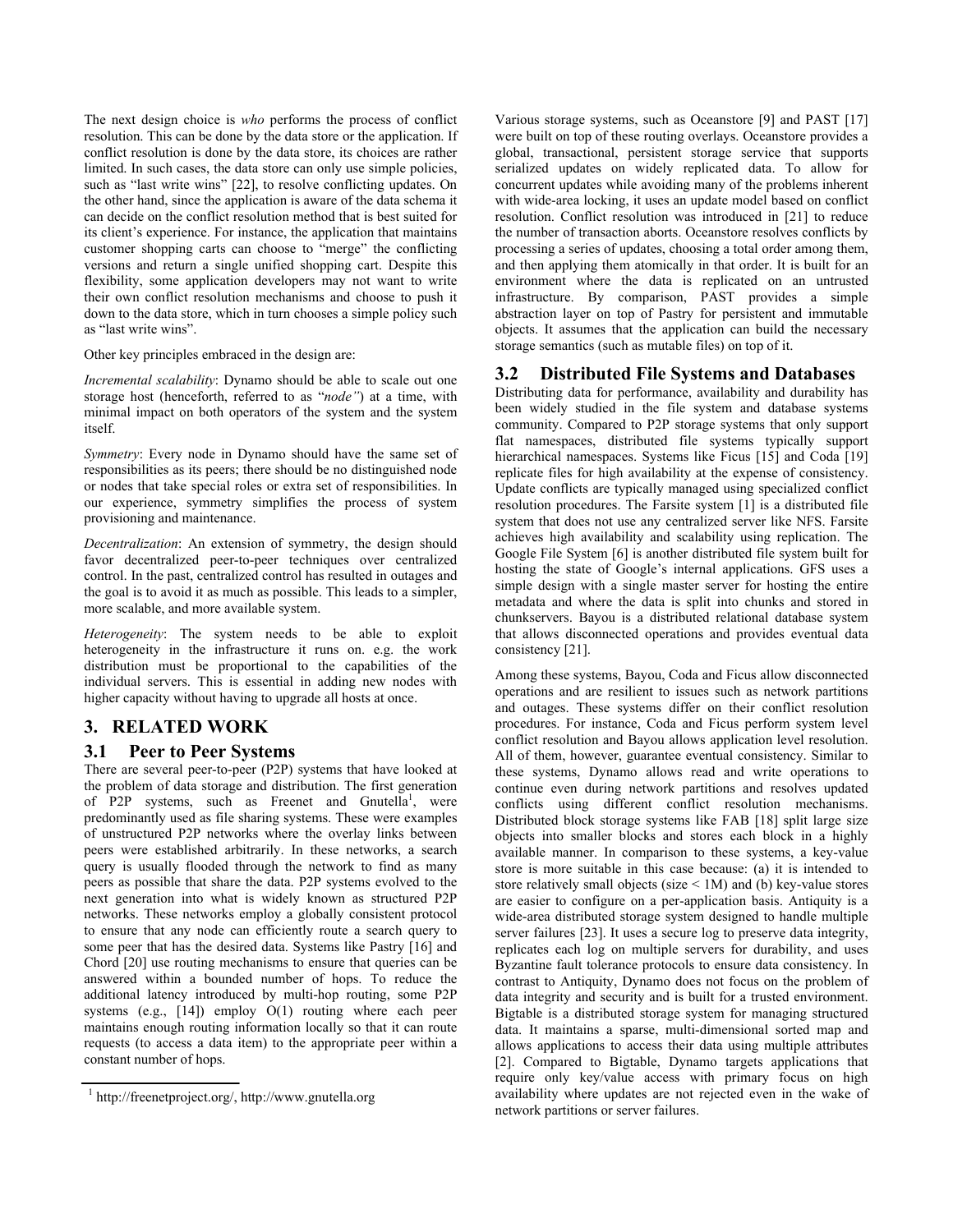

# **Figure 2: Partitioning and replication of keys in Dynamo**<br> **ring.** <br> **ring.** <br> **ring.** <br> **ring.** <br> **ring.** <br> **ring.** <br> **ring.** <br> **ring.** <br> **ring.** <br> **ring.** <br> **ring.** <br> **ring.** <br> **ring.** <br> **ring.** <br> **ring.** <br> **ring.** <br> **r**

Traditional replicated relational database systems focus on the problem of guaranteeing strong consistency to replicated data. Although strong consistency provides the application writer a convenient programming model, these systems are limited in scalability and availability [7]. These systems are not capable of handling network partitions because they typically provide strong consistency guarantees.

# **3.3 Discussion**

Dynamo differs from the aforementioned decentralized storage systems in terms of its target requirements. First, Dynamo is targeted mainly at applications that need an "always writeable" data store where no updates are rejected due to failures or concurrent writes. This is a crucial requirement for many Amazon applications. Second, as noted earlier, Dynamo is built for an infrastructure within a single administrative domain where all nodes are assumed to be trusted. Third, applications that use Dynamo do not require support for hierarchical namespaces (a norm in many file systems) or complex relational schema (supported by traditional databases). Fourth, Dynamo is built for latency sensitive applications that require at least 99.9% of read and write operations to be performed within a few hundred milliseconds. To meet these stringent latency requirements, it was imperative for us to avoid routing requests through multiple nodes (which is the typical design adopted by several distributed hash table systems such as Chord and Pastry). This is because multihop routing increases variability in response times, thereby increasing the latency at higher percentiles. Dynamo can be characterized as a zero-hop DHT, where each node maintains enough routing information locally to route a request to the appropriate node directly.

# **4. SYSTEM ARCHITECTURE**

The architecture of a storage system that needs to operate in a production setting is complex. In addition to the actual data persistence component, the system needs to have scalable and robust solutions for load balancing, membership and failure detection, failure recovery, replica synchronization, overload handling, state transfer, concurrency and job scheduling, request marshalling, request routing, system monitoring and alarming, and configuration management. Describing the details of each of the solutions is not possible, so this paper focuses on the core distributed systems techniques used in Dynamo: partitioning, replication, versioning, membership, failure handling and scaling.

| Table 1: Summary of techniques used in Dynamo and |
|---------------------------------------------------|
| their advantages.                                 |

| Problem                               | Technique                                                     | Advantage                                                                                                                           |  |  |  |
|---------------------------------------|---------------------------------------------------------------|-------------------------------------------------------------------------------------------------------------------------------------|--|--|--|
| Partitioning                          | <b>Consistent Hashing</b>                                     | Incremental<br>Scalability                                                                                                          |  |  |  |
| High Availability<br>for writes       | Vector clocks with<br>reconciliation during<br>reads          | Version size is<br>decoupled from<br>update rates.                                                                                  |  |  |  |
| Handling temporary<br>failures        | Sloppy Quorum and<br>hinted handoff                           | Provides high<br>availability and<br>durability guarantee<br>when some of the<br>replicas are not<br>available.                     |  |  |  |
| Recovering from<br>permanent failures | Anti-entropy using<br>Merkle trees                            | Synchronizes<br>divergent replicas in<br>the background.                                                                            |  |  |  |
| Membership and<br>failure detection   | Gossip-based<br>membership protocol<br>and failure detection. | Preserves symmetry<br>and avoids having a<br>centralized registry<br>for storing<br>membership and<br>node liveness<br>information. |  |  |  |

Table 1 presents a summary of the list of techniques Dynamo uses and their respective advantages.

# **4.1 System Interface**

Dynamo stores objects associated with a key through a simple interface; it exposes two operations: get() and put(). The get(*key*) operation locates the object replicas associated with the *key* in the storage system and returns a single object or a list of objects with conflicting versions along with a *context*. The put(*key, context, object*) operation determines where the replicas of the *object*  should be placed based on the associated *key*, and writes the replicas to disk. The *context* encodes system metadata about the object that is opaque to the caller and includes information such as the version of the object. The context information is stored along with the object so that the system can verify the validity of the context object supplied in the put request.

Dynamo treats both the key and the object supplied by the caller as an opaque array of bytes. It applies a MD5 hash on the key to generate a 128-bit identifier, which is used to determine the storage nodes that are responsible for serving the key.

# **4.2 Partitioning Algorithm**

One of the key design requirements for Dynamo is that it must scale incrementally. This requires a mechanism to dynamically partition the data over the set of nodes (i.e., storage hosts) in the system. Dynamo's partitioning scheme relies on consistent hashing to distribute the load across multiple storage hosts. In consistent hashing [10], the output range of a hash function is treated as a fixed circular space or "ring" (i.e. the largest hash value wraps around to the smallest hash value). Each node in the system is assigned a random value within this space which represents its "position" on the ring. Each data item identified by a key is assigned to a node by hashing the data item's key to yield its position on the ring, and then walking the ring clockwise to find the first node with a position larger than the item's position.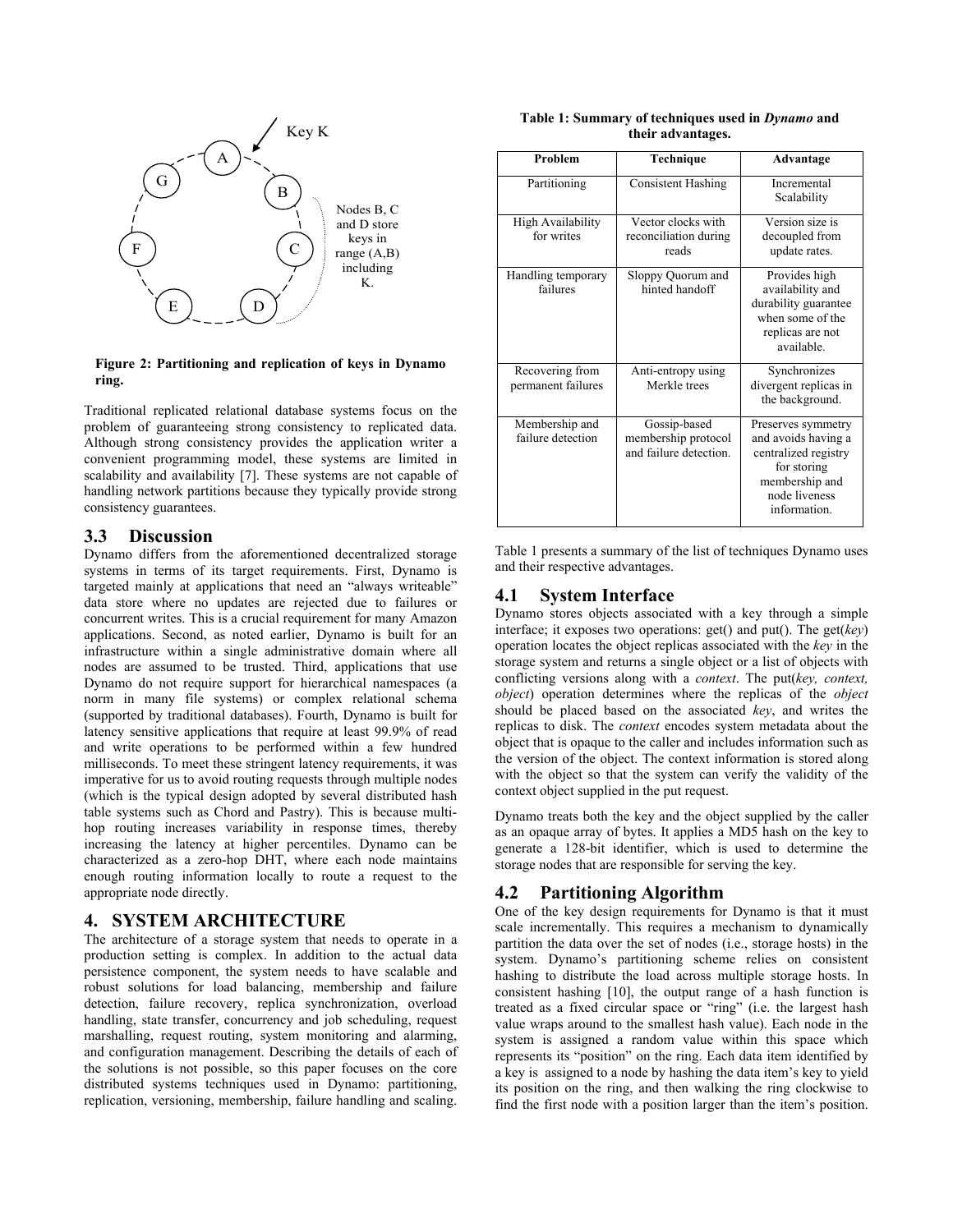Thus, each node becomes responsible for the region in the ring between it and its predecessor node on the ring. The principle advantage of consistent hashing is that departure or arrival of a node only affects its immediate neighbors and other nodes remain unaffected.

The basic consistent hashing algorithm presents some challenges. First, the random position assignment of each node on the ring leads to non-uniform data and load distribution. Second, the basic algorithm is oblivious to the heterogeneity in the performance of nodes. To address these issues, Dynamo uses a variant of consistent hashing (similar to the one used in [10, 20]): instead of mapping a node to a single point in the circle, each node gets assigned to multiple points in the ring. To this end, Dynamo uses the concept of "virtual nodes". A virtual node looks like a single node in the system, but each node can be responsible for more than one virtual node. Effectively, when a new node is added to the system, it is assigned multiple positions (henceforth, "tokens") in the ring. The process of fine-tuning Dynamo's partitioning scheme is discussed in Section 6.

Using virtual nodes has the following advantages:

- If a node becomes unavailable (due to failures or routine maintenance), the load handled by this node is evenly dispersed across the remaining available nodes.
- When a node becomes available again, or a new node is added to the system, the newly available node accepts a roughly equivalent amount of load from each of the other available nodes.
- The number of virtual nodes that a node is responsible can decided based on its capacity, accounting for heterogeneity in the physical infrastructure.

# **4.3 Replication**

To achieve high availability and durability, Dynamo replicates its data on multiple hosts. Each data item is replicated at N hosts, where N is a parameter configured *"per-instance"*. Each key, *k*, is assigned to a coordinator node (described in the previous section). The coordinator is in charge of the replication of the data items that fall within its range. In addition to locally storing each key within its range, the coordinator replicates these keys at the N-1 clockwise successor nodes in the ring. This results in a system where each node is responsible for the region of the ring between it and its  $N^{th}$  predecessor. In Figure 2, node B replicates the key  $k$ at nodes C and D in addition to storing it locally. Node D will store the keys that fall in the ranges (A, B], (B, C], and (C, D].

The list of nodes that is responsible for storing a particular key is called the *preference list*. The system is designed, as will be explained in Section 4.8, so that every node in the system can determine which nodes should be in this list for any particular key. To account for node failures, preference list contains more than N nodes. Note that with the use of virtual nodes, it is possible that the first N successor positions for a particular key may be owned by less than N distinct physical nodes (i.e. a node may hold more than one of the first N positions). To address this, the preference list for a key is constructed by skipping positions in the ring to ensure that the list contains only distinct physical nodes.

# **4.4 Data Versioning**

Dynamo provides eventual consistency, which allows for updates to be propagated to all replicas asynchronously. A put() call may

return to its caller before the update has been applied at all the replicas, which can result in scenarios where a subsequent get() operation may return an object that does not have the latest updates.. If there are no failures then there is a bound on the update propagation times. However, under certain failure scenarios (e.g., server outages or network partitions), updates may not arrive at all replicas for an extended period of time.

There is a category of applications in Amazon's platform that can tolerate such inconsistencies and can be constructed to operate under these conditions. For example, the shopping cart application requires that an "*Add to Cart"* operation can never be forgotten or rejected. If the most recent state of the cart is unavailable, and a user makes changes to an older version of the cart, that change is still meaningful and should be preserved. But at the same time it shouldn't supersede the currently unavailable state of the cart, which itself may contain changes that should be preserved. Note that both "*add to cart*" and "*delete item from cart*" operations are translated into put requests to Dynamo. When a customer wants to add an item to (or remove from) a shopping cart and the latest version is not available, the item is added to (or removed from) the older version and the divergent versions are reconciled later.

In order to provide this kind of guarantee, Dynamo treats the result of each modification as a new and immutable version of the data. It allows for multiple versions of an object to be present in the system at the same time. Most of the time, new versions subsume the previous version(s), and the system itself can determine the authoritative version (syntactic reconciliation). However, version branching may happen, in the presence of failures combined with concurrent updates, resulting in conflicting versions of an object. In these cases, the system cannot reconcile the multiple versions of the same object and the client must perform the reconciliation in order to *collapse* multiple branches of data evolution back into one (semantic reconciliation). A typical example of a collapse operation is "merging" different versions of a customer's shopping cart. Using this reconciliation mechanism, an "add to cart" operation is never lost. However, deleted items can resurface.

It is important to understand that certain failure modes can potentially result in the system having not just two but several versions of the same data. Updates in the presence of network partitions and node failures can potentially result in an object having distinct version sub-histories, which the system will need to reconcile in the future. This requires us to design applications that explicitly acknowledge the possibility of multiple versions of the same data (in order to never lose any updates).

Dynamo uses vector clocks [12] in order to capture causality between different versions of the same object. A vector clock is effectively a list of (node, counter) pairs. One vector clock is associated with every version of every object. One can determine whether two versions of an object are on parallel branches or have a causal ordering, by examine their vector clocks. If the counters on the first object's clock are less-than-or-equal to all of the nodes in the second clock, then the first is an ancestor of the second and can be forgotten. Otherwise, the two changes are considered to be in conflict and require reconciliation.

In Dynamo, when a client wishes to update an object, it must specify which version it is updating. This is done by passing the context it obtained from an earlier read operation, which contains the vector clock information. Upon processing a read request, if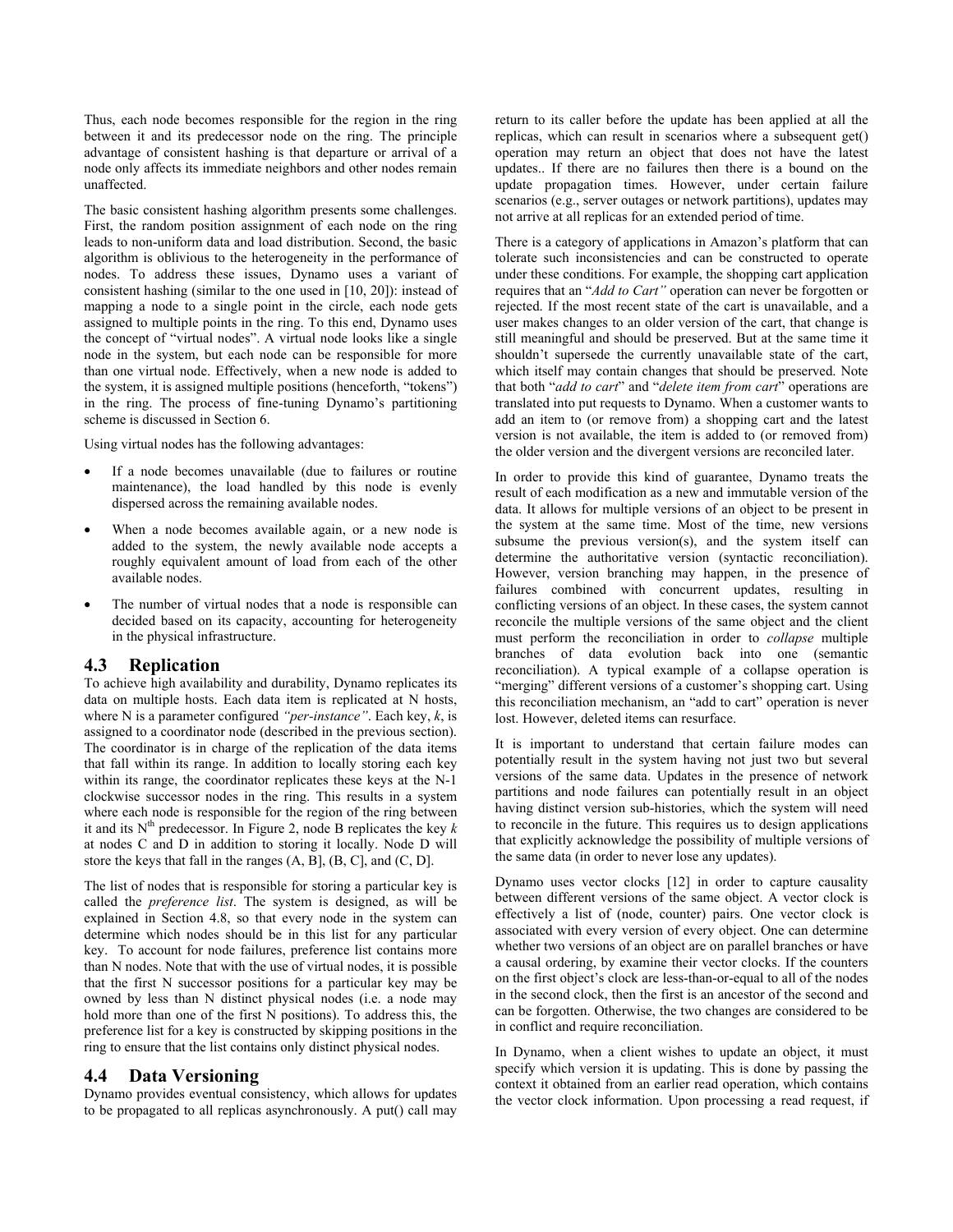

#### D5 ([Sx,3],[Sy,1][Sz,1])

#### **Figure 3: Version evolution of an object over time.**

Dynamo has access to multiple branches that cannot be syntactically reconciled, it will return all the objects at the leaves, with the corresponding version information in the context. An update using this context is considered to have reconciled the divergent versions and the branches are collapsed into a single new version.

To illustrate the use of vector clocks, let us consider the example shown in Figure 3. A client writes a new object. The node (say Sx) that handles the write for this key increases its sequence number and uses it to create the data's vector clock. The system now has the object D1 and its associated clock [(Sx, 1)]. The client updates the object. Assume the same node handles this request as well. The system now also has object D2 and its associated clock [(Sx, 2)]. D2 *descends* from D1 and therefore over-writes D1, however there may be replicas of D1 lingering at nodes that have not yet seen D2. Let us assume that the same client updates the object again and a different server (say Sy) handles the request. The system now has data D3 and its associated clock  $[(Sx, 2), (Sy, 1)].$ 

Next assume a different client reads D2 and then tries to update it, and another node (say Sz) does the write. The system now has D4 (descendant of D2) whose version clock is  $[(Sx, 2), (Sz, 1)]$ . A node that is aware of D1 or D2 could determine, upon receiving D4 and its clock, that D1 and D2 are overwritten by the new data and can be garbage collected. A node that is aware of D3 and receives D4 will find that there is no causal relation between them. In other words, there are changes in D3 and D4 that are not reflected in each other. Both versions of the data must be kept and presented to a client (upon a read) for semantic reconciliation.

 Now assume some client reads both D3 and D4 (the context will reflect that both values were found by the read). The read's context is a summary of the clocks of D3 and D4, namely [(Sx, 2), (Sy, 1), (Sz, 1)]. If the client performs the reconciliation and node Sx coordinates the write, Sx will update its sequence number in the clock. The new data D5 will have the following clock: [(Sx, 3), (Sy, 1), (Sz, 1)].

A possible issue with vector clocks is that the size of vector clocks may grow if many servers coordinate the writes to an

object. In practice, this is not likely because the writes are usually handled by one of the top N nodes in the preference list. In case of network partitions or multiple server failures, write requests may be handled by nodes that are not in the top N nodes in the preference list causing the size of vector clock to grow. In these scenarios, it is desirable to limit the size of vector clock. To this end, Dynamo employs the following clock truncation scheme: Along with each (node, counter) pair, Dynamo stores a timestamp that indicates the last time the node updated the data item. When the number of (node, counter) pairs in the vector clock reaches a threshold (say 10), the oldest pair is removed from the clock. Clearly, this truncation scheme can lead to inefficiencies in reconciliation as the descendant relationships cannot be derived accurately. However, this problem has not surfaced in production and therefore this issue has not been thoroughly investigated.

#### **4.5 Execution of get () and put () operations**

Any storage node in Dynamo is eligible to receive client get and put operations for any key. In this section, for sake of simplicity, we describe how these operations are performed in a failure-free environment and in the subsequent section we describe how read and write operations are executed during failures.

Both get and put operations are invoked using Amazon's infrastructure-specific request processing framework over HTTP. There are two strategies that a client can use to select a node: (1) route its request through a generic load balancer that will select a node based on load information, or (2) use a partition-aware client library that routes requests directly to the appropriate coordinator nodes. The advantage of the first approach is that the client does not have to link any code specific to Dynamo in its application, whereas the second strategy can achieve lower latency because it skips a potential forwarding step.

A node handling a read or write operation is known as the *coordinator*. Typically, this is the first among the top N nodes in the preference list. If the requests are received through a load balancer, requests to access a key may be routed to any random node in the ring. In this scenario, the node that receives the request will not coordinate it if the node is not in the top N of the requested key's preference list. Instead, that node will forward the request to the first among the top N nodes in the preference list.

 Read and write operations involve the first N healthy nodes in the preference list, skipping over those that are down or inaccessible. When all nodes are healthy, the top N nodes in a key's preference list are accessed. When there are node failures or network partitions, nodes that are lower ranked in the preference list are accessed.

To maintain consistency among its replicas, Dynamo uses a consistency protocol similar to those used in quorum systems. This protocol has two key configurable values: R and W. R is the minimum number of nodes that must participate in a successful read operation. W is the minimum number of nodes that must participate in a successful write operation. Setting R and W such that  $R + W > N$  yields a quorum-like system. In this model, the latency of a get (or put) operation is dictated by the slowest of the R (or W) replicas. For this reason, R and W are usually configured to be less than N, to provide better latency.

Upon receiving a put() request for a key, the coordinator generates the vector clock for the new version and writes the new version locally. The coordinator then sends the new version (along with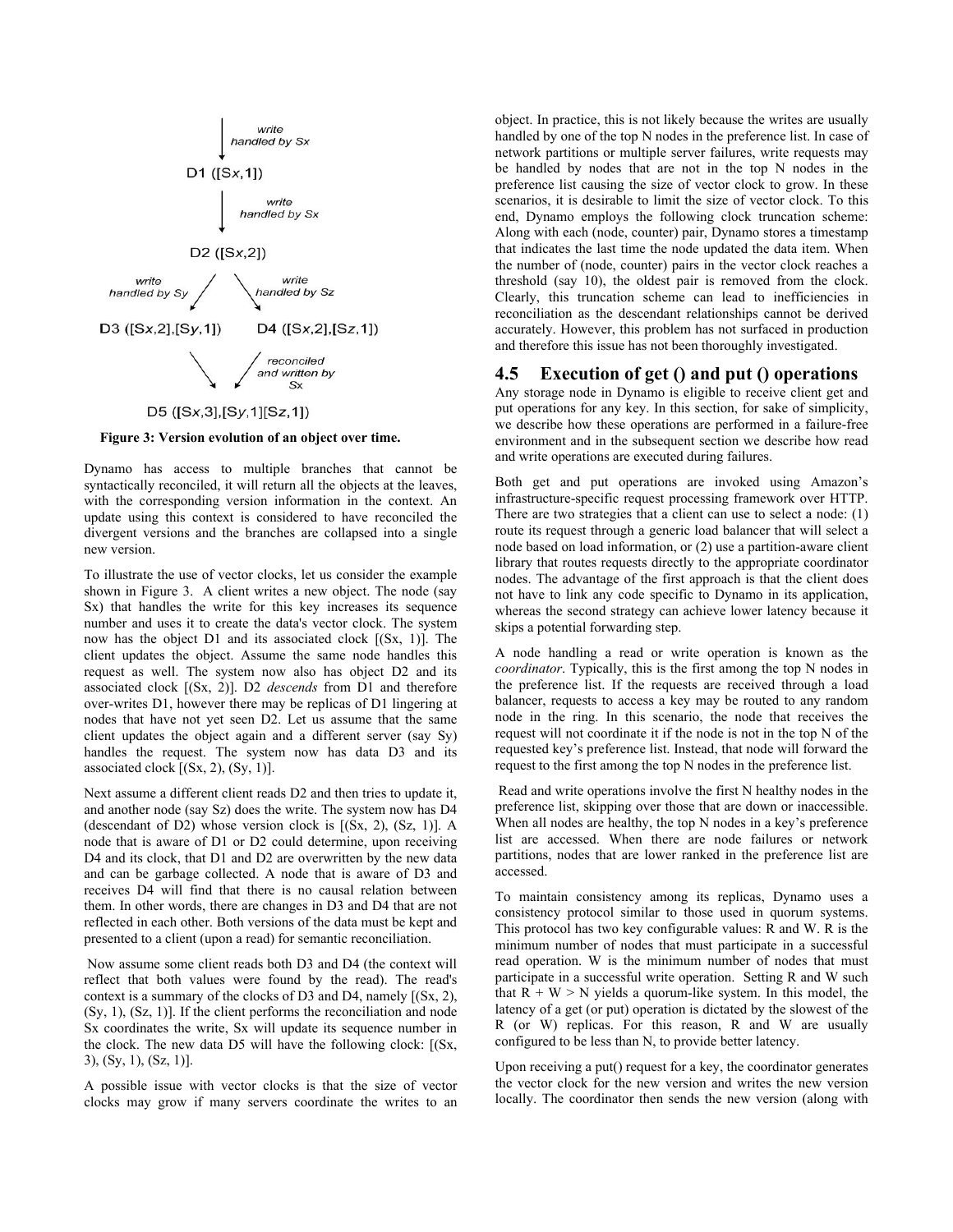the new vector clock) to the N highest-ranked reachable nodes. If at least W-1 nodes respond then the write is considered successful.

Similarly, for a get() request, the coordinator requests all existing versions of data for that key from the N highest-ranked reachable nodes in the preference list for that key, and then waits for R responses before returning the result to the client. If the coordinator ends up gathering multiple versions of the data, it returns all the versions it deems to be causally unrelated. The divergent versions are then reconciled and the reconciled version superseding the current versions is written back.

# **4.6 Handling Failures: Hinted Handoff**

If Dynamo used a traditional quorum approach it would be unavailable during server failures and network partitions, and would have reduced durability even under the simplest of failure conditions. To remedy this it does not enforce strict quorum membership and instead it uses a "sloppy quorum"; all read and write operations are performed on the first N *healthy* nodes from the preference list, which may not always be the first N nodes encountered while walking the consistent hashing ring.

Consider the example of Dynamo configuration given in Figure 2 with N=3. In this example, if node A is temporarily down or unreachable during a write operation then a replica that would normally have lived on A will now be sent to node D. This is done to maintain the desired availability and durability guarantees. The replica sent to D will have a hint in its metadata that suggests which node was the intended recipient of the replica (in this case A). Nodes that receive hinted replicas will keep them in a separate local database that is scanned periodically. Upon detecting that A has recovered, D will attempt to deliver the replica to A. Once the transfer succeeds, D may delete the object from its local store without decreasing the total number of replicas in the system.

Using hinted handoff, Dynamo ensures that the read and write operations are not failed due to temporary node or network failures. Applications that need the highest level of availability can set W to 1, which ensures that a write is accepted as long as a single node in the system has durably written the key it to its local store. Thus, the write request is only rejected if all nodes in the system are unavailable. However, in practice, most Amazon services in production set a higher W to meet the desired level of durability. A more detailed discussion of configuring N, R and W follows in section 6.

It is imperative that a highly available storage system be capable of handling the failure of an entire data center(s). Data center failures happen due to power outages, cooling failures, network failures, and natural disasters. Dynamo is configured such that each object is replicated across multiple data centers. In essence, the preference list of a key is constructed such that the storage nodes are spread across multiple data centers. These datacenters are connected through high speed network links. This scheme of replicating across multiple datacenters allows us to handle entire data center failures without a data outage.

# **4.7 Handling permanent failures: Replica synchronization**

Hinted handoff works best if the system membership churn is low and node failures are transient. There are scenarios under which hinted replicas become unavailable before they can be returned to the original replica node. To handle this and other threats to durability, Dynamo implements an anti-entropy (replica synchronization) protocol to keep the replicas synchronized.

To detect the inconsistencies between replicas faster and to minimize the amount of transferred data, Dynamo uses Merkle trees [13]. A Merkle tree is a hash tree where leaves are hashes of the values of individual keys. Parent nodes higher in the tree are hashes of their respective children. The principal advantage of Merkle tree is that each branch of the tree can be checked independently without requiring nodes to download the entire tree or the entire data set. Moreover, Merkle trees help in reducing the amount of data that needs to be transferred while checking for inconsistencies among replicas. For instance, if the hash values of the root of two trees are equal, then the values of the leaf nodes in the tree are equal and the nodes require no synchronization. If not, it implies that the values of some replicas are different. In such cases, the nodes may exchange the hash values of children and the process continues until it reaches the leaves of the trees, at which point the hosts can identify the keys that are "out of sync". Merkle trees minimize the amount of data that needs to be transferred for synchronization and reduce the number of disk reads performed during the anti-entropy process.

Dynamo uses Merkle trees for anti-entropy as follows: Each node maintains a separate Merkle tree for each key range (the set of keys covered by a virtual node) it hosts. This allows nodes to compare whether the keys within a key range are up-to-date. In this scheme, two nodes exchange the root of the Merkle tree corresponding to the key ranges that they host in common. Subsequently, using the tree traversal scheme described above the nodes determine if they have any differences and perform the appropriate synchronization action. The disadvantage with this scheme is that many key ranges change when a node joins or leaves the system thereby requiring the tree(s) to be recalculated. This issue is addressed, however, by the refined partitioning scheme described in Section 6.2.

# **4.8 Membership and Failure Detection**

# *4.8.1 Ring Membership*

In Amazon's environment node outages (due to failures and maintenance tasks) are often transient but may last for extended intervals. A node outage rarely signifies a permanent departure and therefore should not result in rebalancing of the partition assignment or repair of the unreachable replicas. Similarly, manual error could result in the unintentional startup of new Dynamo nodes. For these reasons, it was deemed appropriate to use an explicit mechanism to initiate the addition and removal of nodes from a Dynamo ring. An administrator uses a command line tool or a browser to connect to a Dynamo node and issue a membership change to join a node to a ring or remove a node from a ring. The node that serves the request writes the membership change and its time of issue to persistent store. The membership changes form a history because nodes can be removed and added back multiple times. A gossip-based protocol propagates membership changes and maintains an eventually consistent view of membership. Each node contacts a peer chosen at random every second and the two nodes efficiently reconcile their persisted membership change histories.

When a node starts for the first time, it chooses its set of tokens (virtual nodes in the consistent hash space) and maps nodes to their respective token sets. The mapping is persisted on disk and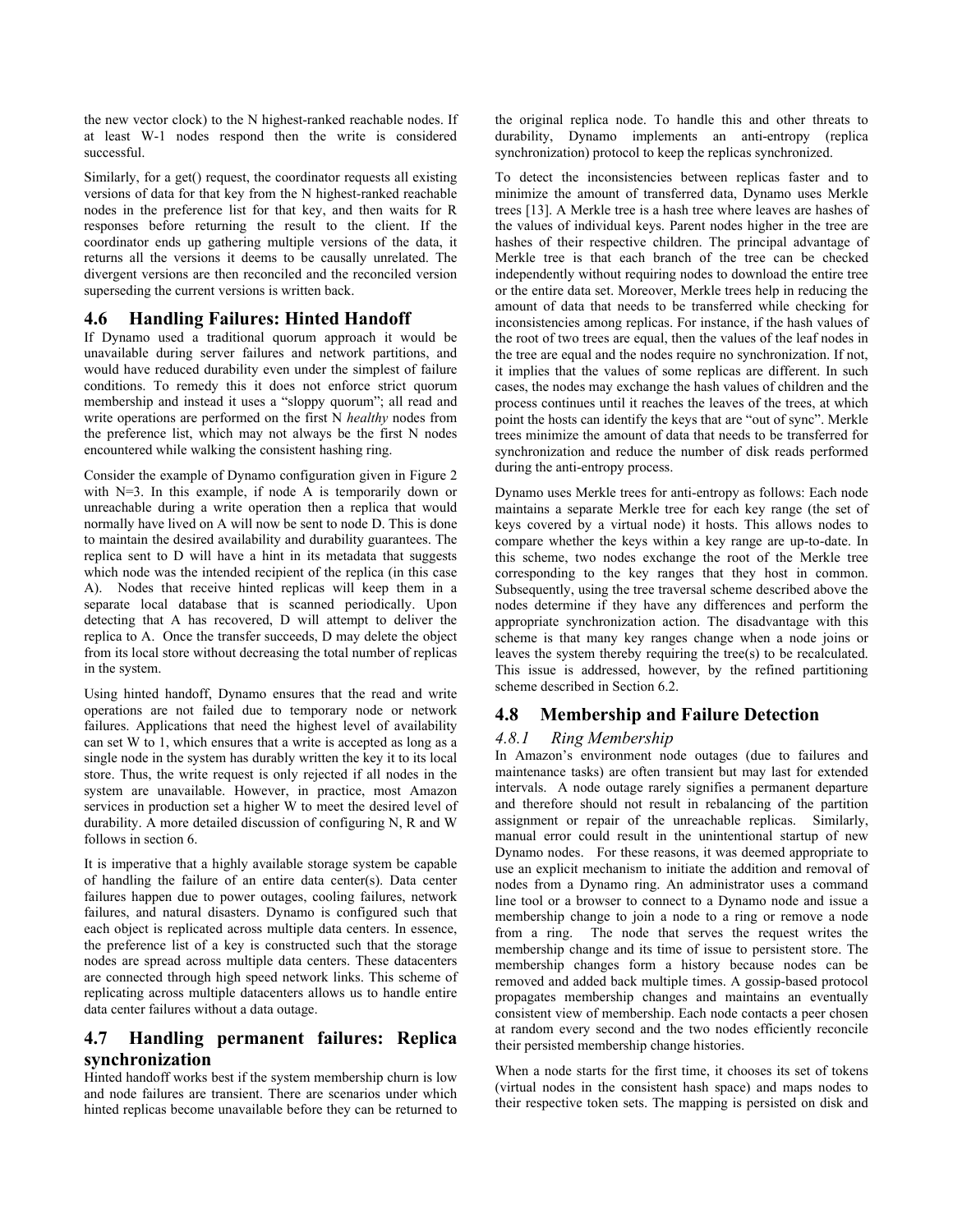initially contains only the local node and token set. The mappings stored at different Dynamo nodes are reconciled during the same communication exchange that reconciles the membership change histories. Therefore, partitioning and placement information also propagates via the gossip-based protocol and each storage node is aware of the token ranges handled by its peers. This allows each node to forward a key's read/write operations to the right set of nodes directly.

#### *4.8.2 External Discovery*

The mechanism described above could temporarily result in a logically partitioned Dynamo ring. For example, the administrator could contact node A to join A to the ring, then contact node B to join B to the ring. In this scenario, nodes A and B would each consider itself a member of the ring, yet neither would be immediately aware of the other. To prevent logical partitions, some Dynamo nodes play the role of seeds. Seeds are nodes that are discovered via an external mechanism and are known to all nodes. Because all nodes eventually reconcile their membership with a seed, logical partitions are highly unlikely. Seeds can be obtained either from static configuration or from a configuration service. Typically seeds are fully functional nodes in the Dynamo ring.

### *4.8.3 Failure Detection*

Failure detection in Dynamo is used to avoid attempts to communicate with unreachable peers during get() and put() operations and when transferring partitions and hinted replicas. For the purpose of avoiding failed attempts at communication, a purely local notion of failure detection is entirely sufficient: node A may consider node B failed if node B does not respond to node A's messages (even if B is responsive to node C's messages). In the presence of a steady rate of client requests generating internode communication in the Dynamo ring, a node A quickly discovers that a node B is unresponsive when B fails to respond to a message; Node A then uses alternate nodes to service requests that map to B's partitions; A periodically retries B to check for the latter's recovery. In the absence of client requests to drive traffic between two nodes, neither node really needs to know whether the other is reachable and responsive.

Decentralized failure detection protocols use a simple gossip-style protocol that enable each node in the system to learn about the arrival (or departure) of other nodes. For detailed information on decentralized failure detectors and the parameters affecting their accuracy, the interested reader is referred to [8]. Early designs of Dynamo used a decentralized failure detector to maintain a globally consistent view of failure state. Later it was determined that the explicit node join and leave methods obviates the need for a global view of failure state. This is because nodes are notified of permanent node additions and removals by the explicit node join and leave methods and temporary node failures are detected by the individual nodes when they fail to communicate with others (while forwarding requests).

# **4.9 Adding/Removing Storage Nodes**

When a new node  $(say X)$  is added into the system, it gets assigned a number of tokens that are randomly scattered on the ring. For every key range that is assigned to node X, there may be a number of nodes (less than or equal to N) that are currently in charge of handling keys that fall within its token range. Due to the allocation of key ranges to X, some existing nodes no longer have to some of their keys and these nodes transfer those keys to X. Let

us consider a simple bootstrapping scenario where node X is added to the ring shown in Figure 2 between A and B. When X is added to the system, it is in charge of storing keys in the ranges (F, G], (G, A] and (A, X]. As a consequence, nodes B, C and D no longer have to store the keys in these respective ranges. Therefore, nodes B, C, and D will offer to and upon confirmation from X transfer the appropriate set of keys. When a node is removed from the system, the reallocation of keys happens in a reverse process.

Operational experience has shown that this approach distributes the load of key distribution uniformly across the storage nodes, which is important to meet the latency requirements and to ensure fast bootstrapping. Finally, by adding a confirmation round between the source and the destination, it is made sure that the destination node does not receive any duplicate transfers for a given key range.

## **5. IMPLEMENTATION**

In Dynamo, each storage node has three main software components: request coordination, membership and failure detection, and a local persistence engine. All these components are implemented in Java.

Dynamo's local persistence component allows for different storage engines to be plugged in. Engines that are in use are Berkeley Database (BDB) Transactional Data Store<sup>2</sup>, BDB Java Edition, MySQL, and an in-memory buffer with persistent backing store. The main reason for designing a pluggable persistence component is to choose the storage engine best suited for an application's access patterns. For instance, BDB can handle objects typically in the order of tens of kilobytes whereas MySQL can handle objects of larger sizes. Applications choose Dynamo's local persistence engine based on their object size distribution. The majority of Dynamo's production instances use BDB Transactional Data Store.

The request coordination component is built on top of an eventdriven messaging substrate where the message processing pipeline is split into multiple stages similar to the SEDA architecture [24]. All communications are implemented using Java NIO channels. The coordinator executes the read and write requests on behalf of clients by collecting data from one or more nodes (in the case of reads) or storing data at one or more nodes (for writes). Each client request results in the creation of a state machine on the node that received the client request. The state machine contains all the logic for identifying the nodes responsible for a key, sending the requests, waiting for responses, potentially doing retries, processing the replies and packaging the response to the client. Each state machine instance handles exactly one client request. For instance, a read operation implements the following state machine: (i) send read requests to the nodes, (ii) wait for minimum number of required responses, (iii) if too few replies were received within a given time bound, fail the request, (iv) otherwise gather all the data versions and determine the ones to be returned and (v) if versioning is enabled, perform syntactic reconciliation and generate an opaque write context that contains the vector clock that subsumes all the remaining versions. For the sake of brevity the failure handling and retry states are left out.

After the read response has been returned to the caller the state

<sup>2</sup> http://www.oracle.com/database/berkeley-db.html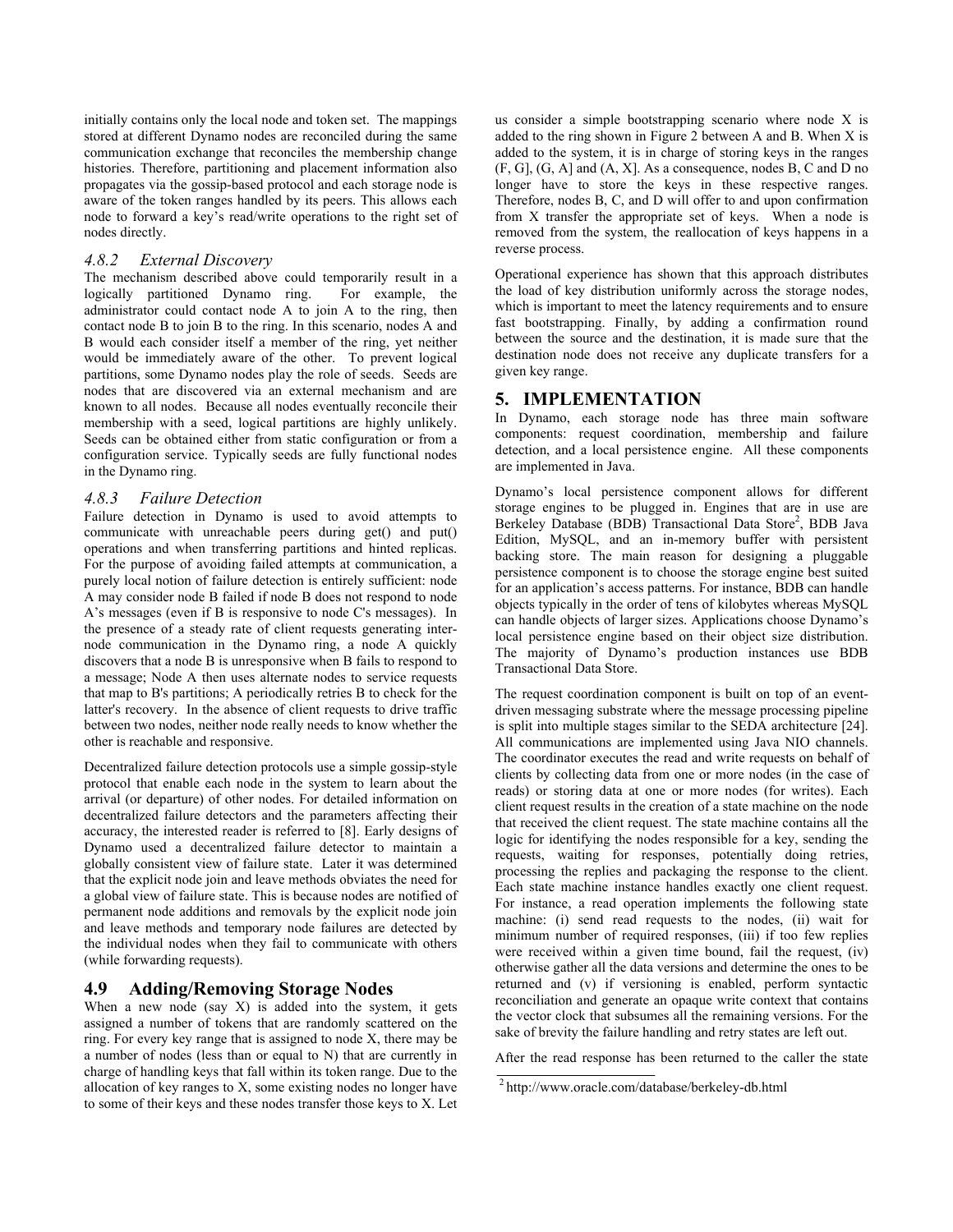

**Figure 4: Average and 99.9 percentiles of latencies for read and write requests during our peak request season of December 2006. The intervals between consecutive ticks in the x-axis correspond to 12 hours. Latencies follow a diurnal pattern similar to the request rate and 99.9 percentile latencies are an order of magnitude higher than averages** 

machine waits for a small period of time to receive any outstanding responses. If stale versions were returned in any of the responses, the coordinator updates those nodes with the latest version. This process is called *read repair* because it repairs replicas that have missed a recent update at an opportunistic time and relieves the anti-entropy protocol from having to do it.

As noted earlier, write requests are coordinated by one of the top N nodes in the preference list. Although it is desirable always to have the first node among the top N to coordinate the writes thereby serializing all writes at a single location, this approach has led to uneven load distribution resulting in SLA violations. This is because the request load is not uniformly distributed across objects. To counter this, any of the top N nodes in the preference list is allowed to coordinate the writes. In particular, since each write usually follows a read operation, the coordinator for a write is chosen to be the node that replied fastest to the previous read operation which is stored in the context information of the request. This optimization enables us to pick the node that has the data that was read by the preceding read operation thereby increasing the chances of getting "read-your-writes" consistency. It also reduces variability in the performance of the request handling which improves the performance at the 99.9 percentile.

## **6. EXPERIENCES & LESSONS LEARNED**

Dynamo is used by several services with different configurations. These instances differ by their version reconciliation logic, and read/write quorum characteristics. The following are the main patterns in which Dynamo is used:

• *Business logic specific reconciliation:* This is a popular use case for Dynamo. Each data object is replicated across multiple nodes. In case of divergent versions, the client application performs its own reconciliation logic. The shopping cart service discussed earlier is a prime example of this category. Its business logic reconciles objects by merging different versions of a customer's shopping cart.



**Figure 5: Comparison of performance of 99.9th percentile latencies for buffered vs. non-buffered writes over a period of 24 hours. The intervals between consecutive ticks in the x-axis correspond to one hour.** 

- *Timestamp based reconciliation:* This case differs from the previous one only in the reconciliation mechanism. In case of divergent versions, Dynamo performs simple timestamp based reconciliation logic of "last write wins"; i.e., the object with the largest physical timestamp value is chosen as the correct version. The service that maintains customer's session information is a good example of a service that uses this mode.
- *High performance read engine:* While Dynamo is built to be an "always writeable" data store, a few services are tuning its quorum characteristics and using it as a high performance read engine. Typically, these services have a high read request rate and only a small number of updates. In this configuration, typically R is set to be 1 and W to be N. For these services, Dynamo provides the ability to partition and replicate their data across multiple nodes thereby offering incremental scalability. Some of these instances function as the authoritative persistence cache for data stored in more heavy weight backing stores. Services that maintain product catalog and promotional items fit in this category.

The main advantage of Dynamo is that its client applications can tune the values of N, R and W to achieve their desired levels of performance, availability and durability. For instance, the value of N determines the durability of each object. A typical value of N used by Dynamo's users is 3.

The values of W and R impact object availability, durability and consistency. For instance, if W is set to 1, then the system will never reject a write request as long as there is at least one node in the system that can successfully process a write request. However, low values of W and R can increase the risk of inconsistency as write requests are deemed successful and returned to the clients even if they are not processed by a majority of the replicas. This also introduces a vulnerability window for durability when a write request is successfully returned to the client even though it has been persisted at only a small number of nodes.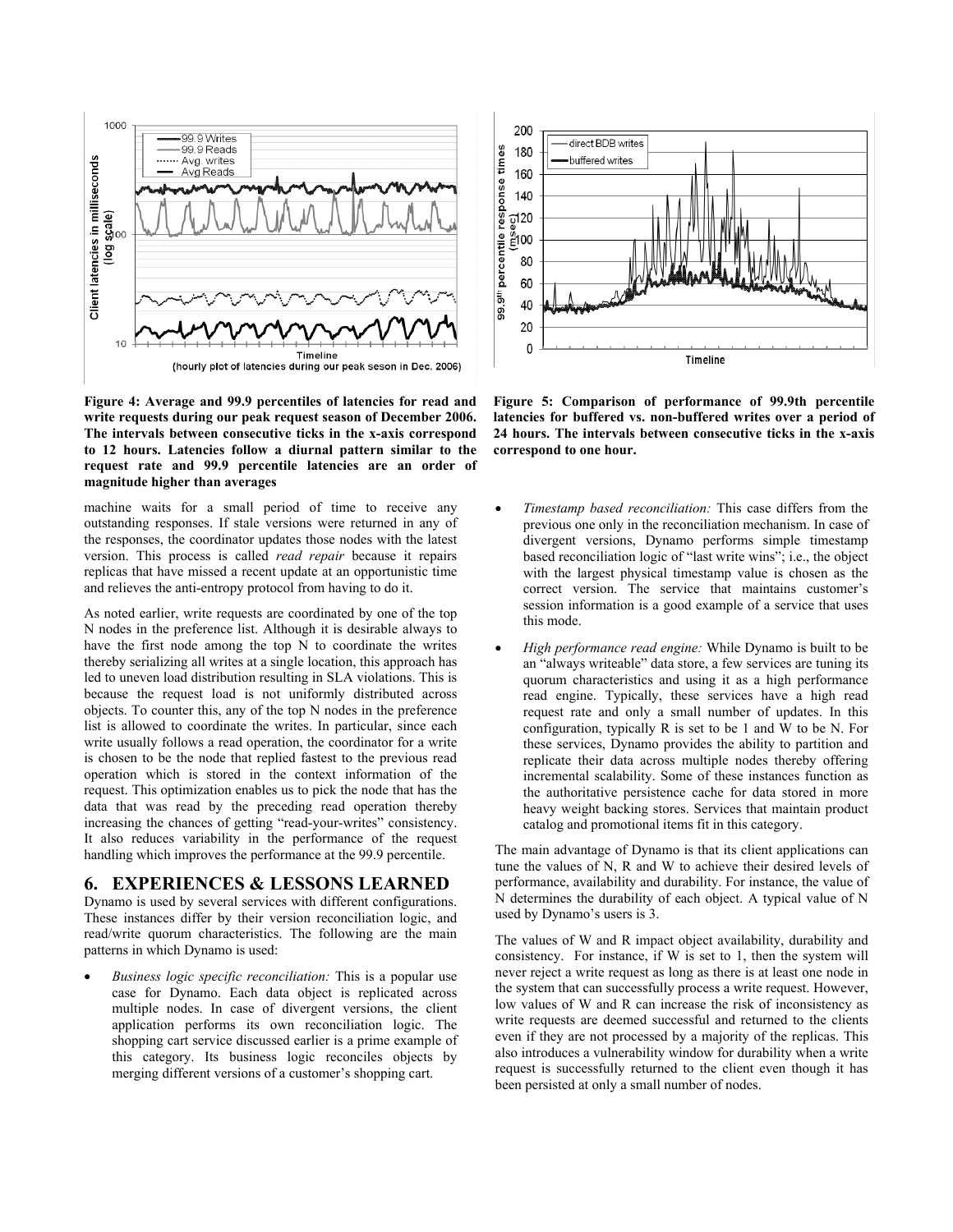

**Figure 6: Fraction of nodes that are out-of-balance (i.e., nodes whose request load is above a certain threshold from the average system load) and their corresponding request load. The interval between ticks in x-axis corresponds to a time**

Traditional wisdom holds that durability and availability go handin-hand. However, this is not necessarily true here. For instance, the vulnerability window for durability can be decreased by increasing W. This may increase the probability of rejecting requests (thereby decreasing availability) because more storage hosts need to be alive to process a write request.

The common (N,R,W) configuration used by several instances of Dynamo is (3,2,2). These values are chosen to meet the necessary levels of performance, durability, consistency, and availability SLAs.

All the measurements presented in this section were taken on a live system operating with a configuration of (3,2,2) and running a couple hundred nodes with homogenous hardware configurations. As mentioned earlier, each instance of Dynamo contains nodes that are located in multiple datacenters. These datacenters are typically connected through high speed network links. Recall that to generate a successful get (or put) response R (or W) nodes need to respond to the coordinator. Clearly, the network latencies between datacenters affect the response time and the nodes (and their datacenter locations) are chosen such that the applications target SLAs are met.

# **6.1 Balancing Performance and Durability**

While Dynamo's principle design goal is to build a highly available data store, performance is an equally important criterion in Amazon's platform. As noted earlier, to provide a consistent customer experience, Amazon's services set their performance targets at higher percentiles (such as the  $99.9^{th}$  or  $99.99^{th}$ percentiles). A typical SLA required of services that use Dynamo is that 99.9% of the read and write requests execute within 300ms.

Since Dynamo is run on standard commodity hardware components that have far less I/O throughput than high-end enterprise servers, providing consistently high performance for read and write operations is a non-trivial task. The involvement of multiple storage nodes in read and write operations makes it even more challenging, since the performance of these operations is limited by the slowest of the R or W replicas. Figure 4 shows the average and 99.9<sup>th</sup> percentile latencies of Dynamo's read and write operations during a period of 30 days. As seen in the figure, the latencies exhibit a clear diurnal pattern which is a result of the diurnal pattern in the incoming request rate (i.e., there is a

significant difference in request rate between the daytime and night). Moreover, the write latencies are higher than read latencies obviously because write operations always results in disk access. Also, the 99.9<sup>th</sup> percentile latencies are around 200 ms and are an order of magnitude higher than the averages. This is because the 99.9<sup>th</sup> percentile latencies are affected by several factors such as variability in request load, object sizes, and locality patterns.

While this level of performance is acceptable for a number of services, a few customer-facing services required higher levels of performance. For these services, Dynamo provides the ability to trade-off durability guarantees for performance. In the optimization each storage node maintains an object buffer in its main memory. Each write operation is stored in the buffer and gets periodically written to storage by a *writer thread*. In this scheme, read operations first check if the requested key is present in the buffer. If so, the object is read from the buffer instead of the storage engine.

**period of 30 minutes.** This optimization has resulted in lowering the 99.9<sup>th</sup> percentile latency by a factor of 5 during peak traffic even for a very small buffer of a thousand objects (see Figure 5). Also, as seen in the figure, write buffering smoothes out higher percentile latencies. Obviously, this scheme trades durability for performance. In this scheme, a server crash can result in missing writes that were queued up in the buffer. To reduce the durability risk, the write operation is refined to have the coordinator choose one out of the N replicas to perform a "durable write". Since the coordinator waits only for W responses, the performance of the write operation is not affected by the performance of the durable write operation performed by a single replica.

## **6.2 Ensuring Uniform Load distribution**

Dynamo uses consistent hashing to partition its key space across its replicas and to ensure uniform load distribution. A uniform key distribution can help us achieve uniform load distribution assuming the access distribution of keys is not highly skewed. In particular, Dynamo's design assumes that even where there is a significant skew in the access distribution there are enough keys in the popular end of the distribution so that the load of handling popular keys can be spread across the nodes uniformly through partitioning. This section discusses the load imbalance seen in Dynamo and the impact of different partitioning strategies on load distribution.

To study the load imbalance and its correlation with request load, the total number of requests received by each node was measured for a period of 24 hours - broken down into intervals of 30 minutes. In a given time window, a node is considered to be "inbalance", if the node's request load deviates from the average load by a value a less than a certain threshold (here 15%). Otherwise the node was deemed "out-of-balance". Figure 6 presents the fraction of nodes that are "out-of-balance" (henceforth, "imbalance ratio") during this time period. For reference, the corresponding request load received by the entire system during this time period is also plotted. As seen in the figure, the imbalance ratio decreases with increasing load. For instance, during low loads the imbalance ratio is as high as 20% and during high loads it is close to 10%. Intuitively, this can be explained by the fact that under high loads, a large number of popular keys are accessed and due to uniform distribution of keys the load is evenly distributed. However, during low loads (where load is  $1/8<sup>th</sup>$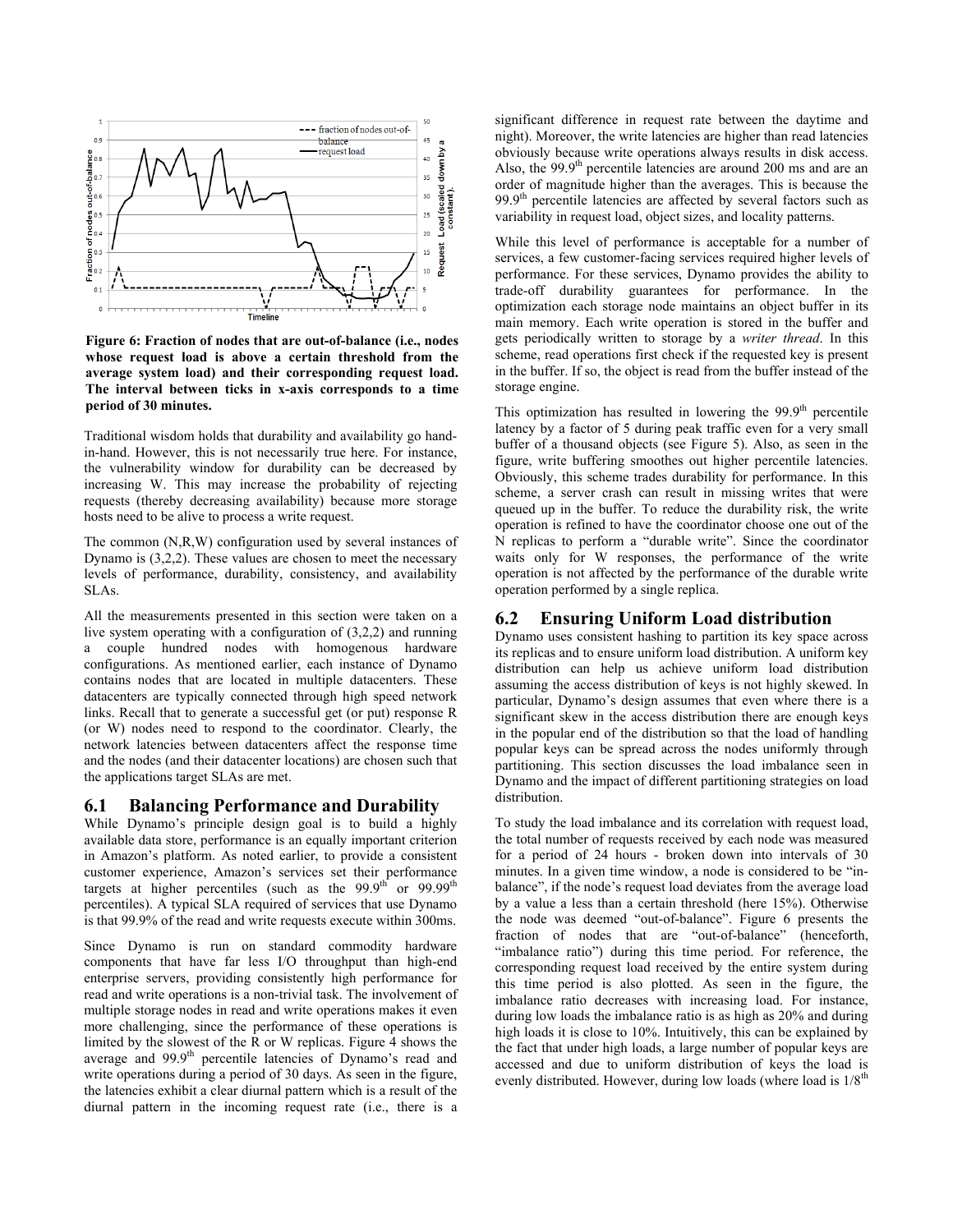

**Figure 7: Partitioning and placement of keys in the three strategies. A, B, and C depict the three unique nodes that form the preference list for the key k1 on the consistent hashing ring (N=3). The shaded area indicates the key range for which nodes A, B, and C form the preference list. Dark arrows indicate the token locations for various nodes.** 

of the measured peak load), fewer popular keys are accessed, resulting in a higher load imbalance.

This section discusses how Dynamo's partitioning scheme has evolved over time and its implications on load distribution.

*Strategy 1: T random tokens per node and partition by token value*: This was the initial strategy deployed in production (and described in Section 4.2). In this scheme, each node is assigned T tokens (chosen uniformly at random from the hash space). The tokens of all nodes are ordered according to their values in the hash space. Every two consecutive tokens define a range. The last token and the first token form a range that "wraps" around from the highest value to the lowest value in the hash space. Because the tokens are chosen randomly, the ranges vary in size. As nodes join and leave the system, the token set changes and consequently the ranges change. Note that the space needed to maintain the membership at each node increases linearly with the number of nodes in the system.

While using this strategy, the following problems were encountered. First, when a new node joins the system, it needs to "steal" its key ranges from other nodes. However, the nodes handing the key ranges off to the new node have to scan their local persistence store to retrieve the appropriate set of data items. Note that performing such a scan operation on a production node is tricky as scans are highly resource intensive operations and they need to be executed in the background without affecting the customer performance. This requires us to run the bootstrapping task at the lowest priority. However, this significantly slows the bootstrapping process and during busy shopping season, when the nodes are handling millions of requests a day, the bootstrapping has taken almost a day to complete. Second, when a node joins/leaves the system, the key ranges handled by many nodes change and the Merkle trees for the new ranges need to be recalculated, which is a non-trivial operation to perform on a production system. Finally, there was no easy way to take a snapshot of the entire key space due to the randomness in key ranges, and this made the process of archival complicated. In this scheme, archiving the entire key space requires us to retrieve the keys from each node separately, which is highly inefficient.

The fundamental issue with this strategy is that the schemes for data partitioning and data placement are intertwined. For instance, in some cases, it is preferred to add more nodes to the system in order to handle an increase in request load. However, in this scenario, it is not possible to add nodes without affecting data partitioning. Ideally, it is desirable to use independent schemes for partitioning and placement. To this end, following strategies were evaluated:

*Strategy 2: T random tokens per node and equal sized partitions:*  In this strategy, the hash space is divided into Q equally sized partitions/ranges and each node is assigned T random tokens. Q is usually set such that  $Q \gg N$  and  $\tilde{Q} \gg S^*T$ , where S is the number of nodes in the system. In this strategy, the tokens are only used to build the function that maps values in the hash space to the ordered lists of nodes and not to decide the partitioning. A partition is placed on the first N unique nodes that are encountered while walking the consistent hashing ring clockwise from the end of the partition. Figure 7 illustrates this strategy for N=3. In this example, nodes A, B, C are encountered while walking the ring from the end of the partition that contains key k1. The primary advantages of this strategy are: (i) decoupling of partitioning and partition placement, and (ii) enabling the possibility of changing the placement scheme at runtime.

*Strategy 3: Q/S tokens per node, equal-sized partitions:* Similar to strategy 2, this strategy divides the hash space into Q equally sized partitions and the placement of partition is decoupled from the partitioning scheme. Moreover, each node is assigned Q/S tokens where S is the number of nodes in the system. When a node leaves the system, its tokens are randomly distributed to the remaining nodes such that these properties are preserved. Similarly, when a node joins the system it "steals" tokens from nodes in the system in a way that preserves these properties.

The efficiency of these three strategies is evaluated for a system with S=30 and N=3. However, comparing these different strategies in a fair manner is hard as different strategies have different configurations to tune their efficiency. For instance, the load distribution property of strategy 1 depends on the number of tokens (i.e., T) while strategy 3 depends on the number of partitions (i.e., Q). One fair way to compare these strategies is to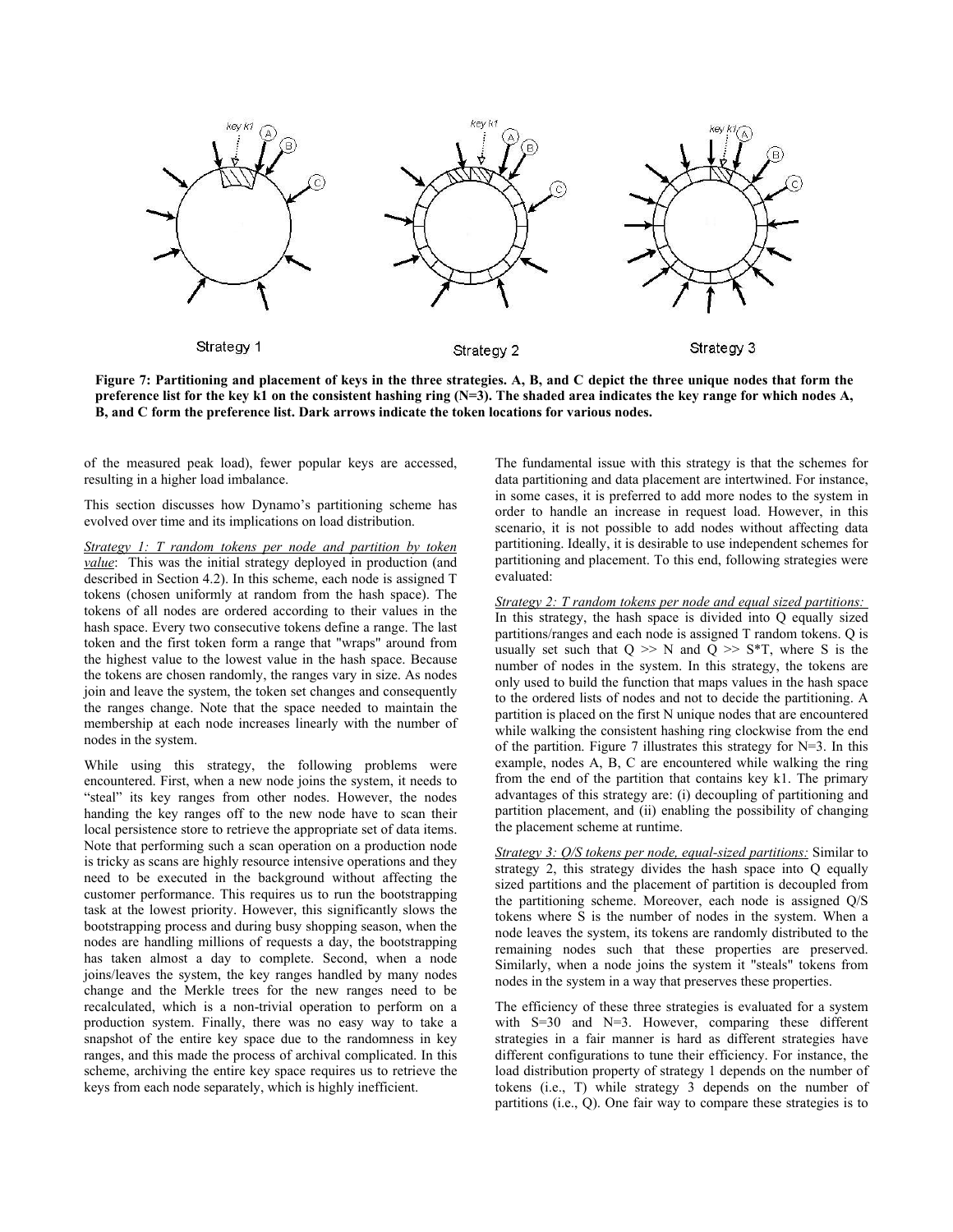

**Figure 8: Comparison of the load distribution efficiency of different strategies for system with 30 nodes and N=3 with equal amount of metadata maintained at each node. The values of the system size and number of replicas are based on the typical configuration deployed for majority of our services.** 

evaluate the skew in their load distribution while all strategies use the same amount of space to maintain their membership information. For instance, in strategy 1 each node needs to maintain the token positions of all the nodes in the ring and in strategy 3 each node needs to maintain the information regarding the partitions assigned to each node.

In our next experiment, these strategies were evaluated by varying the relevant parameters (T and Q). The load balancing efficiency of each strategy was measured for different sizes of membership information that needs to be maintained at each node, where *Load balancing efficiency* is defined as the ratio of average number of requests served by each node to the maximum number of requests served by the hottest node.

The results are given in Figure 8. As seen in the figure, strategy 3 achieves the best load balancing efficiency and strategy 2 has the worst load balancing efficiency. For a brief time, Strategy 2 served as an interim setup during the process of migrating Dynamo instances from using Strategy 1 to Strategy 3. Compared to Strategy 1, Strategy 3 achieves better efficiency and reduces the size of membership information maintained at each node by three orders of magnitude. While storage is not a major issue the nodes gossip the membership information periodically and as such it is desirable to keep this information as compact as possible. In addition to this, strategy 3 is advantageous and simpler to deploy for the following reasons: (i) *Faster bootstrapping/recovery:* Since partition ranges are fixed, they can be stored in separate files, meaning a partition can be relocated as a unit by simply transferring the file (avoiding random accesses needed to locate specific items). This simplifies the process of bootstrapping and recovery. (ii) *Ease of archival*: Periodical archiving of the dataset is a mandatory requirement for most of Amazon storage services. Archiving the entire dataset stored by Dynamo is simpler in strategy 3 because the partition files can be archived separately. By contrast, in Strategy 1, the tokens are chosen randomly and, archiving the data stored in Dynamo requires retrieving the keys from individual nodes separately and is usually inefficient and slow. The disadvantage of strategy 3 is that changing the node membership requires coordination in order to preserve the properties required of the assignment.

# **6.3 Divergent Versions: When and How Many?**

As noted earlier, Dynamo is designed to tradeoff consistency for availability. To understand the precise impact of different failures on consistency, detailed data is required on multiple factors: outage length, type of failure, component reliability, workload etc. Presenting these numbers in detail is outside of the scope of this paper. However, this section discusses a good summary metric: the number of divergent versions seen by the application in a live production environment.

Divergent versions of a data item arise in two scenarios. The first is when the system is facing failure scenarios such as node failures, data center failures, and network partitions. The second is when the system is handling a large number of concurrent writers to a single data item and multiple nodes end up coordinating the updates concurrently. From both a usability and efficiency perspective, it is preferred to keep the number of divergent versions at any given time as low as possible. If the versions cannot be syntactically reconciled based on vector clocks alone, they have to be passed to the business logic for semantic reconciliation. Semantic reconciliation introduces additional load on services, so it is desirable to minimize the need for it.

In our next experiment, the number of versions returned to the shopping cart service was profiled for a period of 24 hours. During this period, 99.94% of requests saw exactly one version; 0.00057% of requests saw 2 versions; 0.00047% of requests saw 3 versions and 0.00009% of requests saw 4 versions. This shows that divergent versions are created rarely.

Experience shows that the increase in the number of divergent versions is contributed not by failures but due to the increase in number of concurrent writers. The increase in the number of concurrent writes is usually triggered by busy robots (automated client programs) and rarely by humans. This issue is not discussed in detail due to the sensitive nature of the story.

# **6.4 Client-driven or Server-driven Coordination**

As mentioned in Section 5, Dynamo has a request coordination component that uses a state machine to handle incoming requests. Client requests are uniformly assigned to nodes in the ring by a load balancer. Any Dynamo node can act as a coordinator for a read request. Write requests on the other hand will be coordinated by a node in the key's current preference list. This restriction is due to the fact that these preferred nodes have the added responsibility of creating a new version stamp that causally subsumes the version that has been updated by the write request. Note that if Dynamo's versioning scheme is based on physical timestamps, any node can coordinate a write request.

An alternative approach to request coordination is to move the state machine to the client nodes. In this scheme client applications use a library to perform request coordination locally. A client periodically picks a random Dynamo node and downloads its current view of Dynamo membership state. Using this information the client can determine which set of nodes form the preference list for any given key. Read requests can be coordinated at the client node thereby avoiding the extra network hop that is incurred if the request were assigned to a random Dynamo node by the load balancer. Writes will either be forwarded to a node in the key's preference list or can be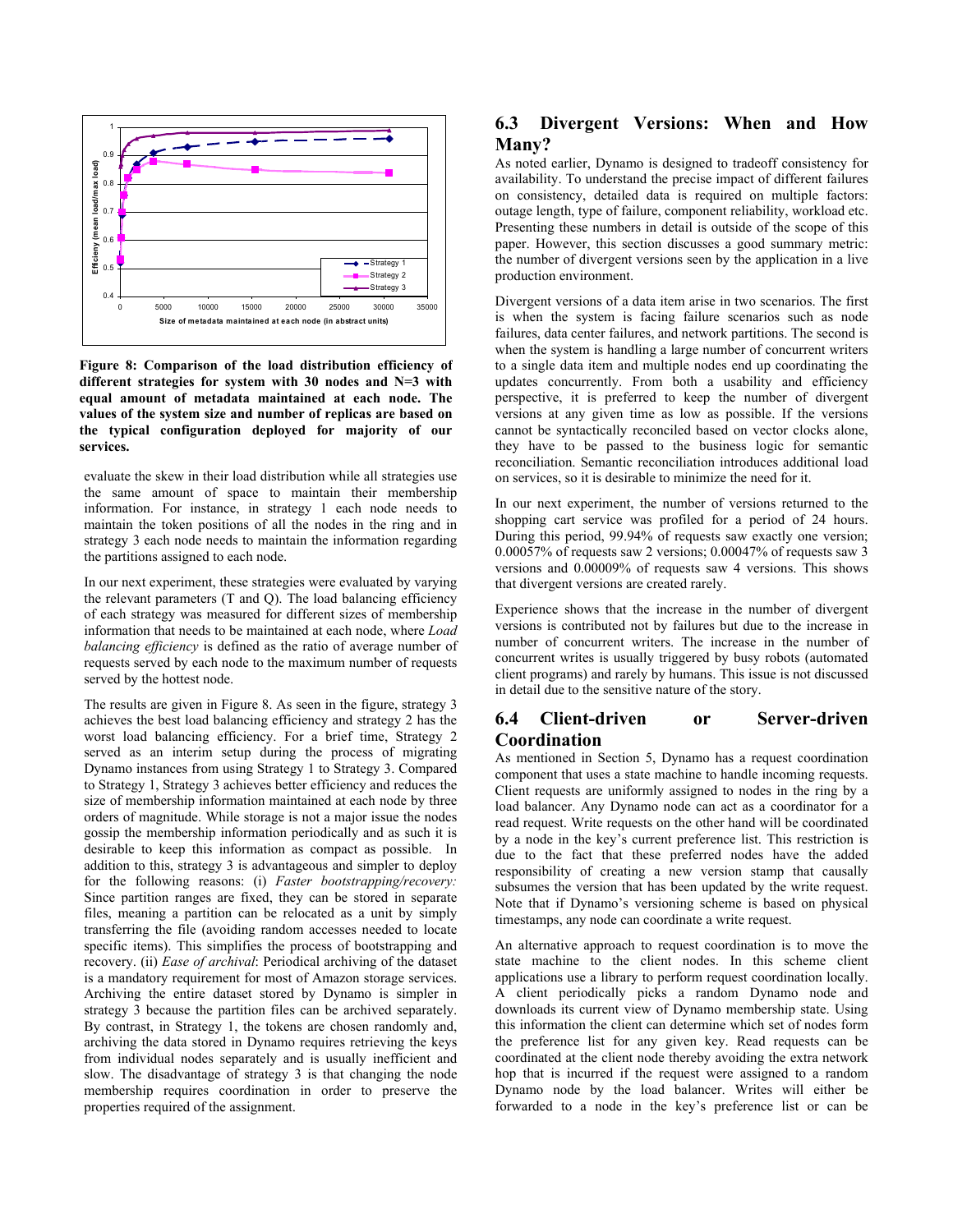|         | 99.9th<br>percentile | 99.9th<br>percentile | Average         | Average         |
|---------|----------------------|----------------------|-----------------|-----------------|
|         | read                 | write                | read            | write           |
|         | latency<br>(ms)      | latency<br>(ms)      | latency<br>(ms) | latency<br>(ms) |
| Server- |                      |                      |                 |                 |
| driven  | 68.9                 | 68.5                 | 3.9             | 4.02            |
| Client- |                      |                      |                 |                 |
| driven  | 30.4                 | 30.4                 | 1.55            | 1.9             |

**Table 2: Performance of client-driven and server-driven coordination approaches.** 

coordinated locally if Dynamo is using timestamps based versioning.

An important advantage of the client-driven coordination approach is that a load balancer is no longer required to uniformly distribute client load. Fair load distribution is implicitly guaranteed by the near uniform assignment of keys to the storage nodes. Obviously, the efficiency of this scheme is dependent on how fresh the membership information is at the client. Currently clients poll a random Dynamo node every 10 seconds for membership updates. A pull based approach was chosen over a push based one as the former scales better with large number of clients and requires very little state to be maintained at servers regarding clients. However, in the worst case the client can be exposed to stale membership for duration of 10 seconds. In case, if the client detects its membership table is stale (for instance, when some members are unreachable), it will immediately refresh its membership information.

Table 2 shows the latency improvements at the  $99.9<sup>th</sup>$  percentile and averages that were observed for a period of 24 hours using client-driven coordination compared to the server-driven approach. As seen in the table, the client-driven coordination approach reduces the latencies by at least 30 milliseconds for  $99.9<sup>th</sup>$  percentile latencies and decreases the average by 3 to 4 milliseconds. The latency improvement is because the clientdriven approach eliminates the overhead of the load balancer and the extra network hop that may be incurred when a request is assigned to a random node. As seen in the table, average latencies tend to be significantly lower than latencies at the 99.9th percentile. This is because Dynamo's storage engine caches and write buffer have good hit ratios. Moreover, since the load balancers and network introduce additional variability to the response time, the gain in response time is higher for the 99.9<sup>th</sup> percentile than the average.

# **6.5 Balancing background vs. foreground tasks**

Each node performs different kinds of background tasks for replica synchronization and data handoff (either due to hinting or adding/removing nodes) in addition to its normal foreground put/get operations. In early production settings, these background tasks triggered the problem of resource contention and affected the performance of the regular put and get operations. Hence, it became necessary to ensure that background tasks ran only when the regular critical operations are not affected significantly. To this end, the background tasks were integrated with an admission control mechanism. Each of the background tasks uses this controller to reserve runtime slices of the resource (e.g. database), shared across all background tasks. A feedback mechanism based on the monitored performance of the foreground tasks is employed to change the number of slices that are available to the background tasks.

The admission controller constantly monitors the behavior of resource accesses while executing a "foreground" put/get operation. Monitored aspects include latencies for disk operations, failed database accesses due to lock-contention and transaction timeouts, and request queue wait times. This information is used to check whether the percentiles of latencies (or failures) in a given trailing time window are close to a desired threshold. For example, the background controller checks to see how close the  $99<sup>th</sup>$  percentile database read latency (over the last 60 seconds) is to a preset threshold (say 50ms). The controller uses such comparisons to assess the resource availability for the foreground operations. Subsequently, it decides on how many time slices will be available to background tasks, thereby using the feedback loop to limit the intrusiveness of the background activities. Note that a similar problem of managing background tasks has been studied in [4].

## **6.6 Discussion**

This section summarizes some of the experiences gained during the process of implementation and maintenance of Dynamo. Many Amazon internal services have used Dynamo for the past two years and it has provided significant levels of availability to its applications. In particular, applications have received successful responses (without timing out) for 99.9995% of its requests and no data loss event has occurred to date.

Moreover, the primary advantage of Dynamo is that it provides the necessary knobs using the three parameters of (N,R,W) to tune their instance based on their needs.. Unlike popular commercial data stores, Dynamo exposes data consistency and reconciliation logic issues to the developers. At the outset, one may expect the application logic to become more complex. However, historically, Amazon's platform is built for high availability and many applications are designed to handle different failure modes and inconsistencies that may arise. Hence, porting such applications to use Dynamo was a relatively simple task. For new applications that want to use Dynamo, some analysis is required during the initial stages of the development to pick the right conflict resolution mechanisms that meet the business case appropriately. Finally, Dynamo adopts a full membership model where each node is aware of the data hosted by its peers. To do this, each node actively gossips the full routing table with other nodes in the system. This model works well for a system that contains couple of hundreds of nodes. However, scaling such a design to run with tens of thousands of nodes is not trivial because the overhead in maintaining the routing table increases with the system size. This limitation might be overcome by introducing hierarchical extensions to Dynamo. Also, note that this problem is actively addressed by O(1) DHT systems(e.g., [14]).

# **7. CONCLUSIONS**

This paper described Dynamo, a highly available and scalable data store, used for storing state of a number of core services of Amazon.com's e-commerce platform. Dynamo has provided the desired levels of availability and performance and has been successful in handling server failures, data center failures and network partitions. Dynamo is incrementally scalable and allows service owners to scale up and down based on their current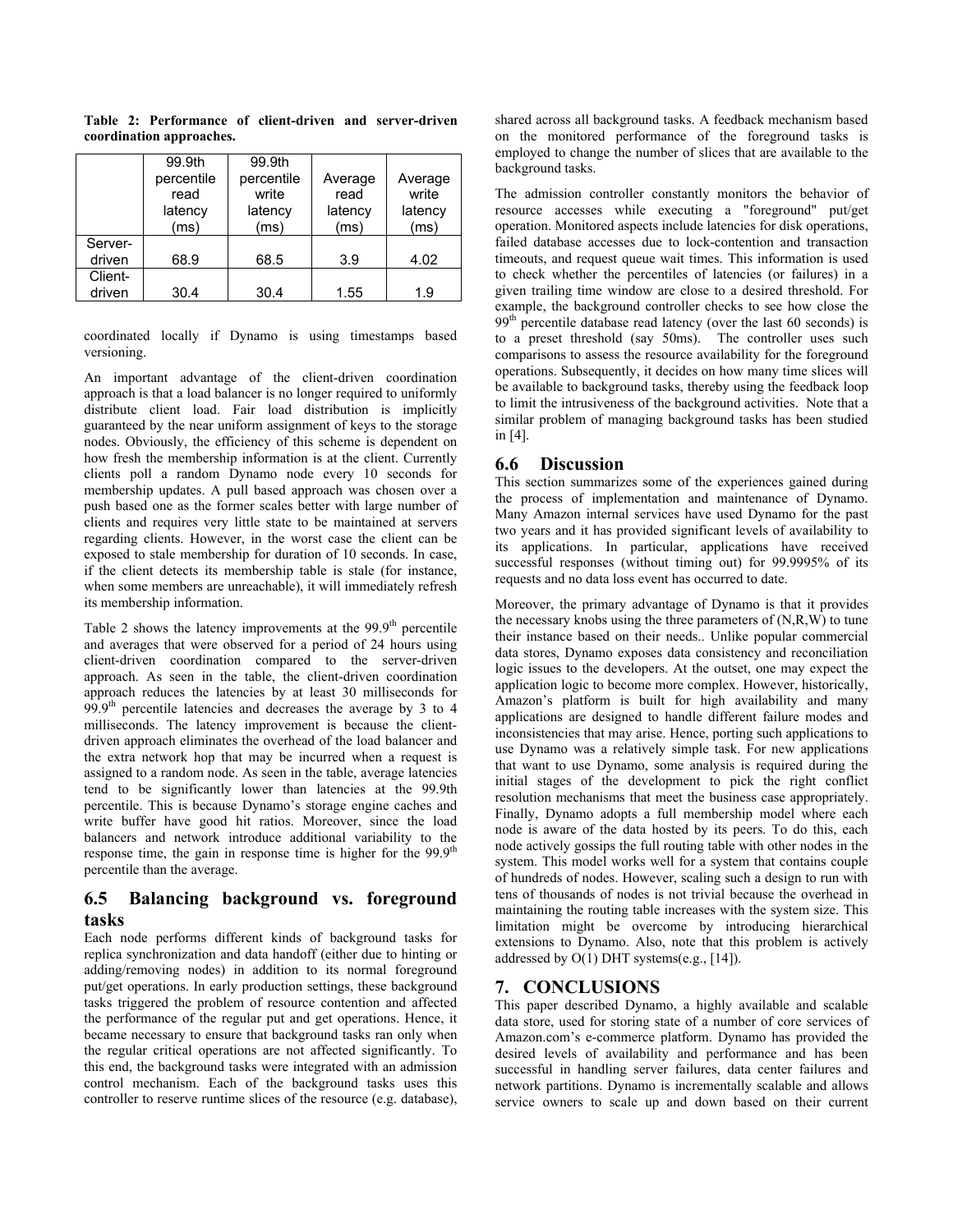request load. Dynamo allows service owners to customize their storage system to meet their desired performance, durability and consistency SLAs by allowing them to tune the parameters N, R, and W.

The production use of Dynamo for the past year demonstrates that decentralized techniques can be combined to provide a single highly-available system. Its success in one of the most challenging application environments shows that an eventualconsistent storage system can be a building block for highlyavailable applications.

## **ACKNOWLEDGEMENTS**

The authors would like to thank Pat Helland for his contribution to the initial design of Dynamo. We would also like to thank Marvin Theimer and Robert van Renesse for their comments. Finally, we would like to thank our shepherd, Jeff Mogul, for his detailed comments and inputs while preparing the camera ready version that vastly improved the quality of the paper.

#### **REFERENCES**

- [1] Adya, A., Bolosky, W. J., Castro, M., Cermak, G., Chaiken, R., Douceur, J. R., Howell, J., Lorch, J. R., Theimer, M., and Wattenhofer, R. P. 2002. Farsite: federated, available, and reliable storage for an incompletely trusted environment. *SIGOPS Oper. Syst. Rev.* 36, SI (Dec. 2002), 1-14.
- [2] Bernstein, P.A., and Goodman, N. An algorithm for concurrency control and recovery in replicated distributed databases. ACM Trans. on Database Systems, 9(4):596-615, December 1984
- [3] Chang, F., Dean, J., Ghemawat, S., Hsieh, W. C., Wallach, D. A., Burrows, M., Chandra, T., Fikes, A., and Gruber, R. E. 2006. Bigtable: a distributed storage system for structured data. In *Proceedings of the 7th Conference on USENIX Symposium on Operating Systems Design and Implementation - Volume 7* (Seattle, WA, November 06 - 08, 2006). USENIX Association, Berkeley, CA, 15-15.
- [4] Douceur, J. R. and Bolosky, W. J. 2000. Process-based regulation of low-importance processes. *SIGOPS Oper. Syst. Rev.* 34, 2 (Apr. 2000), 26-27.
- [5] Fox, A., Gribble, S. D., Chawathe, Y., Brewer, E. A., and Gauthier, P. 1997. Cluster-based scalable network services. In *Proceedings of the Sixteenth ACM Symposium on Operating Systems Principles* (Saint Malo, France, October 05 - 08, 1997). W. M. Waite, Ed. SOSP '97. ACM Press, New York, NY, 78-91.
- [6] Ghemawat, S., Gobioff, H., and Leung, S. 2003. The Google file system. In *Proceedings of the Nineteenth ACM Symposium on Operating Systems Principles* (Bolton Landing, NY, USA, October 19 - 22, 2003). SOSP '03. ACM Press, New York, NY, 29-43.
- [7] Gray, J., Helland, P., O'Neil, P., and Shasha, D. 1996. The dangers of replication and a solution. In *Proceedings of the 1996 ACM SIGMOD international Conference on Management of Data* (Montreal, Quebec, Canada, June 04 - 06, 1996). J. Widom, Ed. SIGMOD '96. ACM Press, New York, NY, 173-182.
- [8] Gupta, I., Chandra, T. D., and Goldszmidt, G. S. 2001. On scalable and efficient distributed failure detectors. In *Proceedings of the Twentieth Annual ACM Symposium on*

*Principles of Distributed Computing* (Newport, Rhode Island, United States). PODC '01. ACM Press, New York, NY, 170-179.

- [9] Kubiatowicz, J., Bindel, D., Chen, Y., Czerwinski, S., Eaton, P., Geels, D., Gummadi, R., Rhea, S., Weatherspoon, H., Wells, C., and Zhao, B. 2000. OceanStore: an architecture for global-scale persistent storage. *SIGARCH Comput. Archit. News* 28, 5 (Dec. 2000), 190-201.
- [10] Karger, D., Lehman, E., Leighton, T., Panigrahy, R., Levine, M., and Lewin, D. 1997. Consistent hashing and random trees: distributed caching protocols for relieving hot spots on the World Wide Web. In *Proceedings of the Twenty-Ninth Annual ACM Symposium on theory of Computing* (El Paso, Texas, United States, May 04 - 06, 1997). STOC '97. ACM Press, New York, NY, 654-663.
- [11] Lindsay, B.G., et. al., "Notes on Distributed Databases", Research Report RJ2571(33471), IBM Research, July 1979
- [12] Lamport, L. Time, clocks, and the ordering of events in a distributed system. ACM Communications, 21(7), pp. 558- 565, 1978.
- [13] Merkle, R. A digital signature based on a conventional encryption function. Proceedings of CRYPTO, pages 369– 378. Springer-Verlag, 1988.
- [14] Ramasubramanian, V., and Sirer, E. G. Beehive: O(1)lookup performance for power-law query distributions in peer-topeer overlays. In *Proceedings of the 1st Conference on Symposium on Networked Systems Design and Implementation,* San Francisco, CA, March 29 - 31, 2004.
- [15] Reiher, P., Heidemann, J., Ratner, D., Skinner, G., and Popek, G. 1994. Resolving file conflicts in the Ficus file system. In *Proceedings of the USENIX Summer 1994 Technical Conference on USENIX Summer 1994 Technical Conference - Volume 1* (Boston, Massachusetts, June 06 - 10, 1994). USENIX Association, Berkeley, CA, 12-12..
- [16] Rowstron, A., and Druschel, P. Pastry: Scalable, decentralized object location and routing for large-scale peerto-peer systems. Proceedings of Middleware, pages 329-350, November, 2001.
- [17] Rowstron, A., and Druschel, P. Storage management and caching in PAST, a large-scale, persistent peer-to-peer storage utility. Proceedings of Symposium on Operating Systems Principles, October 2001.
- [18] Saito, Y., Frølund, S., Veitch, A., Merchant, A., and Spence, S. 2004. FAB: building distributed enterprise disk arrays from commodity components. *SIGOPS Oper. Syst. Rev.* 38, 5 (Dec. 2004), 48-58.
- [19] Satyanarayanan, M., Kistler, J.J., Siegel, E.H. Coda: A Resilient Distributed File System. IEEE Workshop on Workstation Operating Systems, Nov. 1987.
- [20] Stoica, I., Morris, R., Karger, D., Kaashoek, M. F., and Balakrishnan, H. 2001. Chord: A scalable peer-to-peer lookup service for internet applications. In *Proceedings of the 2001 Conference on Applications, Technologies, Architectures, and Protocols For Computer Communications* (San Diego, California, United States). SIGCOMM '01. ACM Press, New York, NY, 149-160.